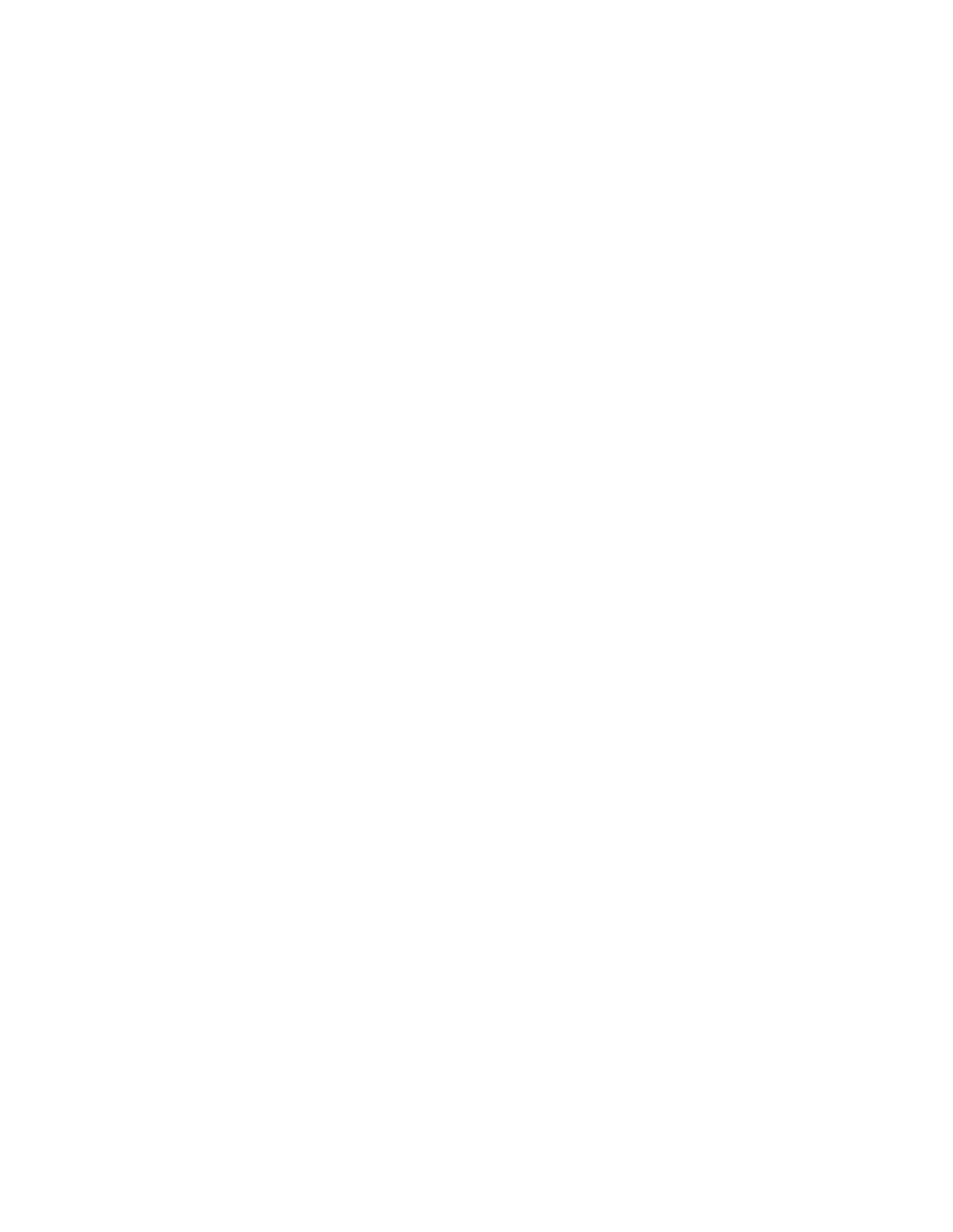# **ACRONYMS AND ABBREVIATIONS**

| <b>AFD</b>   | Agence Française de Développement                            |
|--------------|--------------------------------------------------------------|
| <b>AfDB</b>  | <b>African Development Bank</b>                              |
| <b>APRAP</b> | Assessment of Past Resettlement Activities and Action Plan   |
| <b>BEL</b>   | Bujagali Energy Limited                                      |
| <b>BEMC</b>  | Bujagali Environmental Monitoring Commission                 |
| <b>CDAP</b>  | <b>Community Development Action Plan</b>                     |
| <b>CPMP</b>  | <b>Cultural Property Management Plan</b>                     |
| EAC          | <b>East African Community</b>                                |
| EIB          | <b>European Investment Bank</b>                              |
| <b>EPC</b>   | Engineering, Procurement and Construction                    |
| <b>ERT</b>   | <b>Energy for Rural Transformation</b>                       |
| <b>ESIA</b>  | <b>Environmental and Social Impact Assessment</b>            |
| <b>ESU</b>   | <b>Environment and Social Unit</b>                           |
| GoU          | Government of Uganda                                         |
| GWh          | Gigawatt hour                                                |
| <b>IACC</b>  | <b>Inter-Agency Coordination Committee</b>                   |
| <b>IBRD</b>  | <b>International Bank for Reconstruction and Development</b> |
| <b>IDA</b>   | <b>International Development Association</b>                 |
| <b>IFC</b>   | <b>International Finance Corporation</b>                     |
| <b>JICA</b>  | Japan International Cooperation Agency                       |
| kV           | Kilovolts                                                    |
| kWh          | Kilowatt hour                                                |
| M&E          | Monitoring and Evaluation                                    |
| <b>MAP</b>   | <b>Management Action Plan</b>                                |
| <b>MEMD</b>  | Ministry of Energy and Mineral Development                   |
| <b>MIGA</b>  | Multilateral Investment Guarantee Agency                     |
| <b>MoWE</b>  | Ministry of Water and Environment                            |
| <b>MW</b>    | Megawatt                                                     |
| <b>NEMA</b>  | National Environmental Monitoring Agency                     |
| <b>NFA</b>   | <b>National Forest Authority</b>                             |
| <b>OBA</b>   | <b>Output Based Aid</b>                                      |
| <b>OP</b>    | <b>Operational Policy</b>                                    |
| <b>PAPs</b>  | <b>Project Affected Persons</b>                              |
| PoE          | Panel of Experts                                             |
| <b>RAP</b>   | <b>Resettlement Action Plan</b>                              |
| <b>REA</b>   | <b>Rural Electrification Agency</b>                          |
| <b>SEAP</b>  | Social and Environmental Action Plan                         |
| <b>SMP</b>   | Sustainable Management Plan                                  |
| <b>UEDCL</b> | <b>Uganda Electricity Distribution Company Limited</b>       |
| Umeme        | <b>Private Sector Distribution Concessionnaire</b>           |
| <b>WMDP</b>  | Water Management and Development Project                     |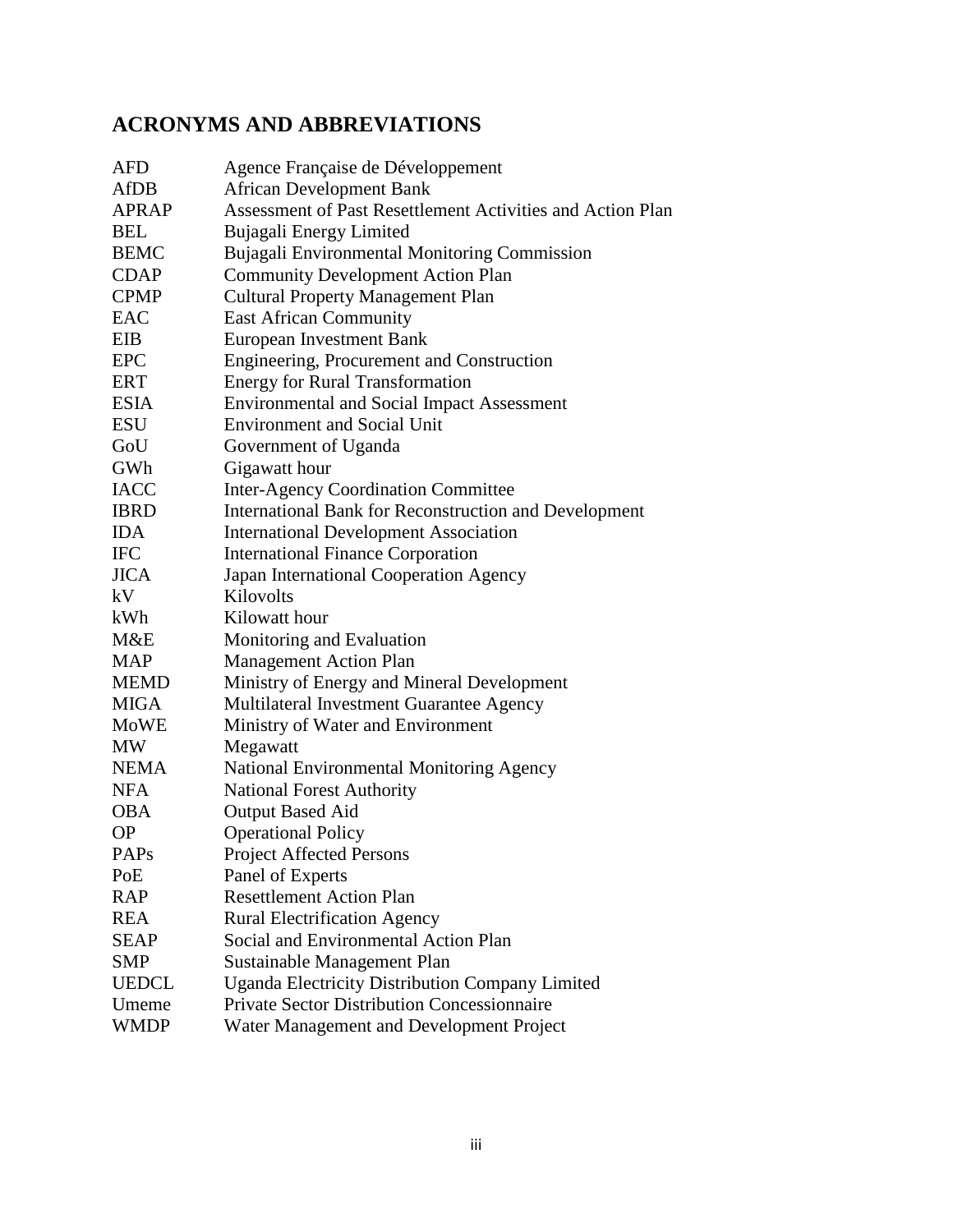# **CONTENTS**

| III. | IMPLEMENTATION OF THE MANAGEMENT ACTION PLAN (MAP)3               |  |
|------|-------------------------------------------------------------------|--|
|      |                                                                   |  |
|      |                                                                   |  |
|      |                                                                   |  |
|      |                                                                   |  |
|      | Annex-3. TIMELINE FOR THE APPEASEMENT OF THE BUDHAGALI SPIRITS 21 |  |
|      |                                                                   |  |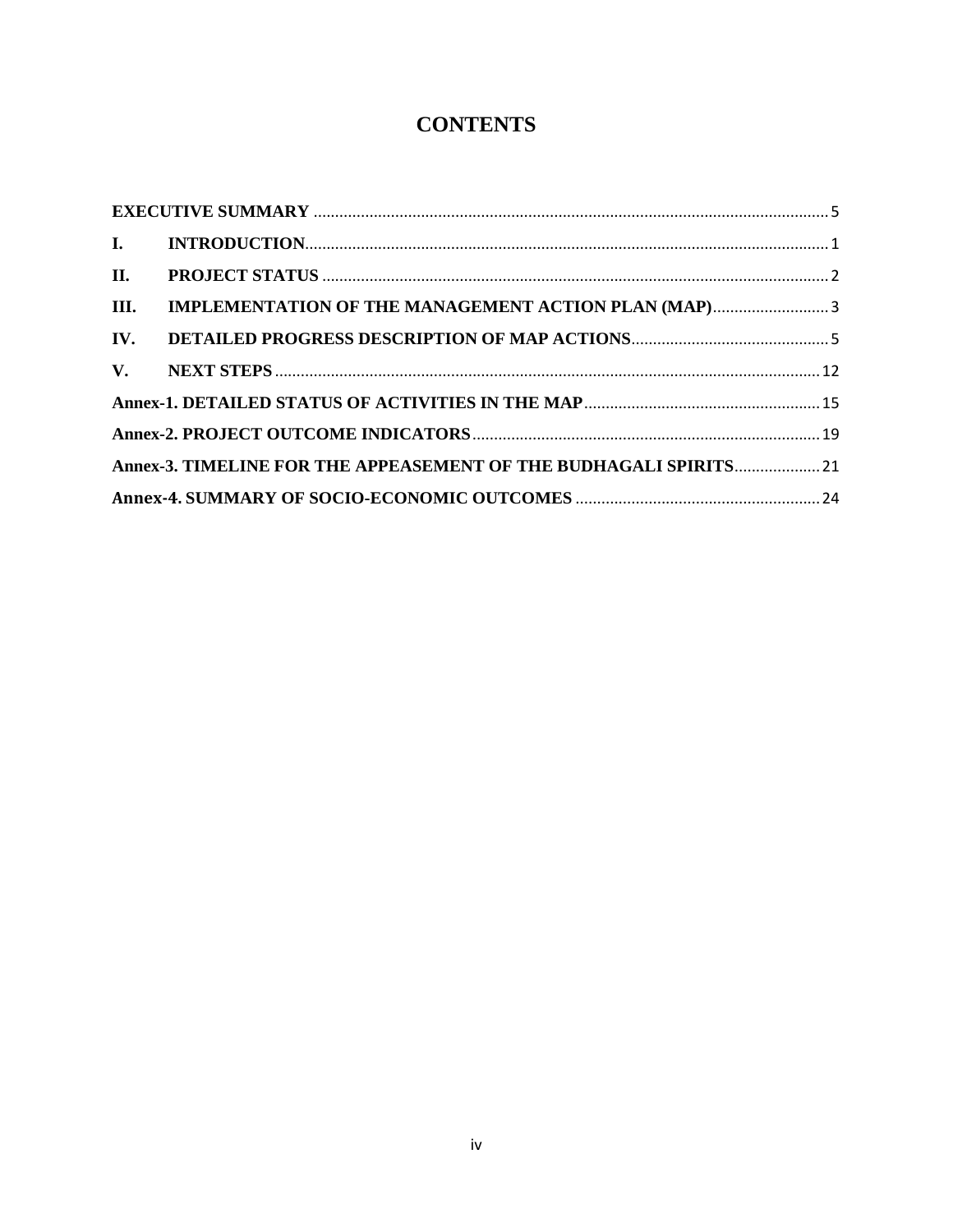### **EXECUTIVE SUMMARY**

<span id="page-4-0"></span>i. This is the Fourth Progress Report to the Board of Executive Directors on the implementation of Management's Action Plan in response to the Inspection Panel Investigation Report No. 44977-UG on the Private Power Generation (Bujagali) Project.

ii. The Project consists of the 250 MW run of river Bujagali hydropower station on the Nile River, eight kilometers downstream from the existing Nalubaale/Kiira power station; a 220 kV double circuit transmission line (Bujagali-Kawanda), funded by the African Development Bank (AfDB) and Japan International Cooperation Agency (JICA); a 132 kV double circuit line from Kawanda to Mutundwe, and a 132 kV double circuit line from Bujagali to Nalubaale and then to Tororo. The project was fully commissioned in August 2012.

iii. In response to a Request for Inspection submitted by a Ugandan NGO the Panel recommended an investigation, which was approved by the Bank's Board. Consequently, the Inspection Panel submitted its Investigation Report to the Board on August 29, 2008. On November 7, 2008, Management submitted its Report and Recommendation (MRR), including a detailed Management Action Plan (MAP), developed in response to the Inspection Panel's findings. Management has regularly provided Progress Reports on the MAP to the Board, of which this is the fourth.

iii. Except for provision of electricity connections to the affected communities, all actions under the MAP have been completed (paras. [29-](#page-14-0)[31\)](#page-15-0). Bujagali Energy Limited (BEL) has also completed all activities as outlined in the Social and Environmental Action Plan's (SEAP) community designed programs for vulnerable groups and other affected communities (paras. [14-](#page-10-1) [15\)](#page-10-2). By end-2011 the school and health clinics were rehabilitated for vulnerable groups, including building of small scale infrastructure (paras. [26-](#page-13-0)[28\)](#page-14-1), and augmenting existing education and health facilities. The completion report for the Resettlement Action Plan (RAP) was submitted to the Bank in May 2013. The Bank has reviewed the report which satisfactorily assesses that the overall objectives of the resettlement program, specifically those related to restoring or improving the standards of living of displaced people resettled in Naminya, have been achieved. However, the report notes that the procurement of three land titles from the Lands office is still outstanding (para. [43\)](#page-18-0). Also, as a matter of good practice, the identification of further remedial long-term assistance measures for vulnerable households needs to be carried out. BEL has prepared a supplemental action plan to address these issues.

iv. Together with the annual independent evaluation of Assessment of Past Resettlement Activities and Action Plan (APRAP) and Community Development Action Plan (CDAP) implementation, BEL has in place qualified staff to do monitoring and provide, on a continuous basis, the quarterly environmental and social progress reports.

v. The following activities will continue to be monitored as part of the MAP: (i) continued and satisfactory implementation of the Sustainable Management Plan (SMP) for the Kalagala Falls; (ii) electrification of households in the Naminya Resettlement Area and affected nine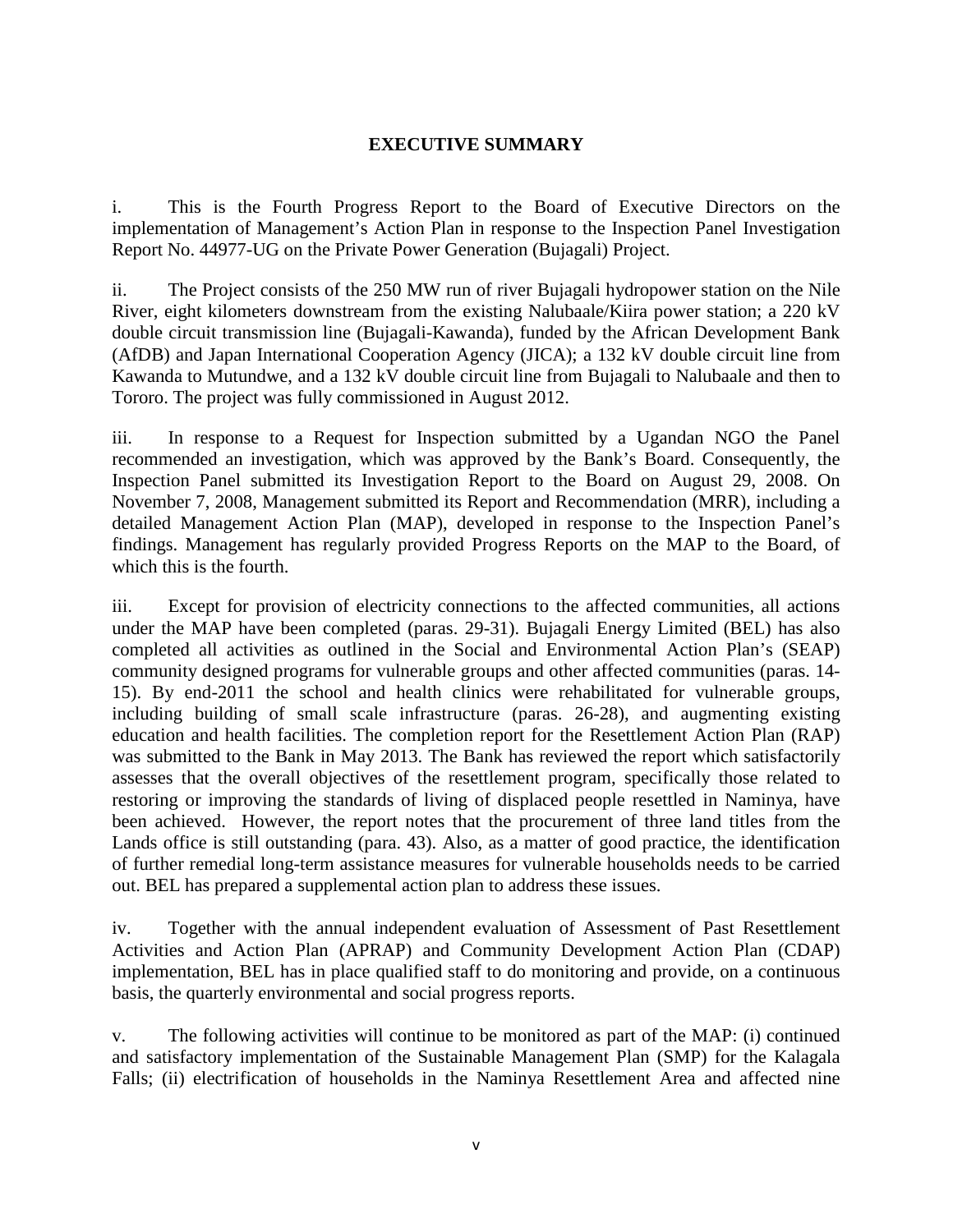villages, as a part of the community development program; and (iii) satisfactory implementation of the supplemental action plan.

vi. The World Bank continues to closely supervise the Project in coordination with other donors. The next annual progress report on MAP activities will be provided within twelve months time.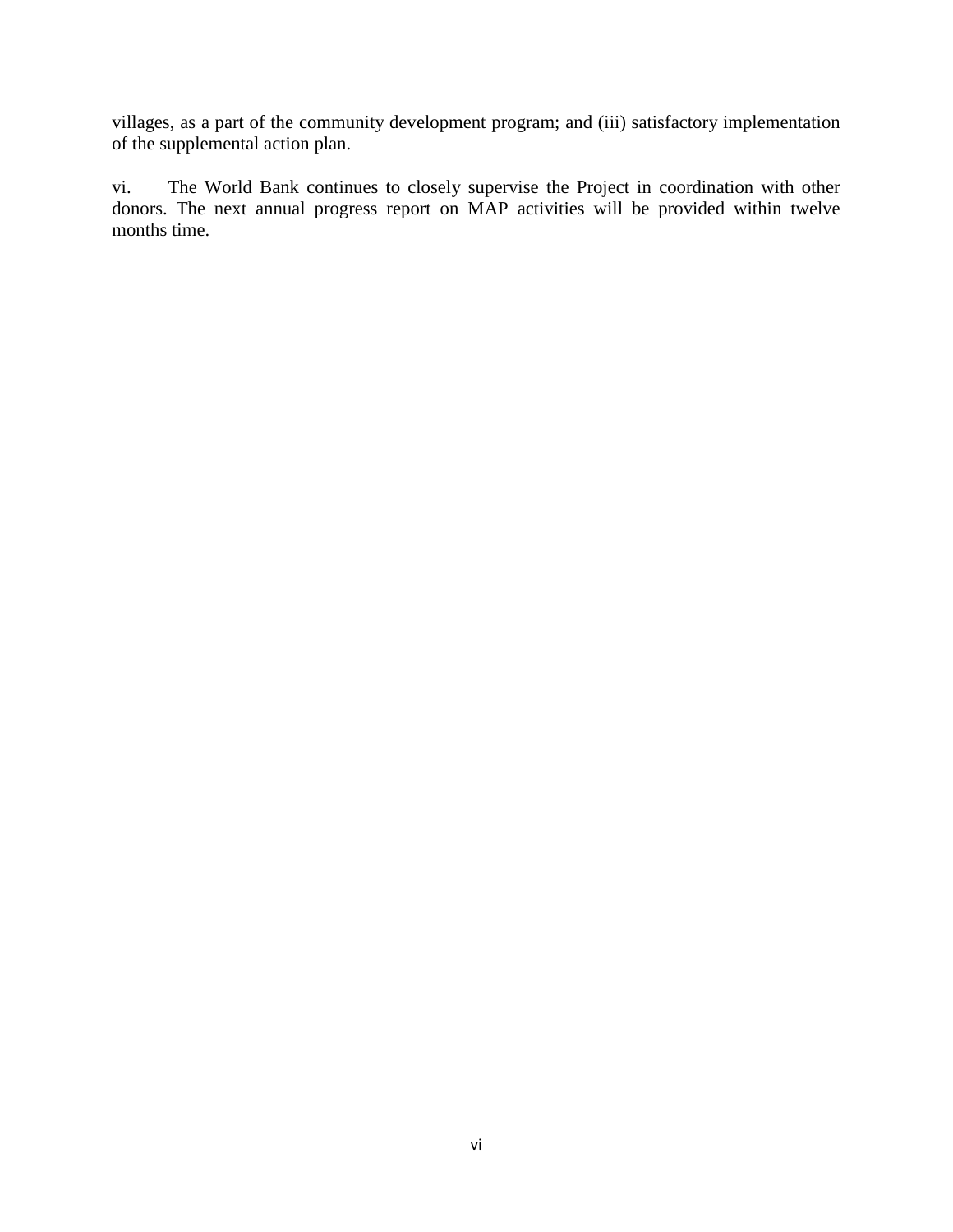### **Fourth Progress Report on the Implementation of Management's Action Plan in Response to the Inspection Panel Investigation Report on the Uganda Private Power Generation (Bujagali) Project**

### **I. INTRODUCTION**

<span id="page-6-0"></span>1. This is the Fourth Progress report to the Board of Executive Directors on the implementation of Management's Action Plan in response to the Inspection Panel Investigation Report No. 44977-UG on the Private Power Generation (Bujagali) Project.

2. The Private Power Generation (Bujagali) Project ("the project") is a 250MW run of the river power plant with an adequate reservoir for daily storage, an intake powerhouse complex, and an earth filled dam with a maximum height of about 30 meters, together with spillway and other associated works. The project was constructed on the Nile River, approximately 8 kilometers north of the existing Nalubaale and Kiira power plants. The project's main objective is to provide least-cost power generation capacity in order to eliminate power shortages. The project represents an increase of 250MW of generation capacity on the national grid.

3. On March 5, 2007, a Request for Inspection was filed with the World Bank's Inspection Panel, by the Ugandan National Association of Professional Environmentalists (NAPE) and others, which alleged that the failures and omissions of the International Development Association (IDA) in the design, appraisal, and implementation of the above-referenced project materially affected the rights and interests of the Requesters and were likely to jeopardize their future social, cultural, and environmental security. Following Board approval of the Panel's Recommendation on May 18, 2007, the Inspection Panel undertook to investigate the allegations.

4. The Inspection Panel submitted its Investigation Report No. 44977-UG on the Project to the Board of Executive Directors on August 29, 2008. On November 7, 2008, Management submitted its Report and Recommendation, including a detailed Management Action Plan (MAP), developed in response to the Inspection Panel's findings. On December 4, 2008, the Executive Directors considered both reports and approved the MAP proposed by Management. The Board also asked that Management report on the progress in implementing the MAP annually. The first progress report was submitted to the Board on September 14, 2009; the 2<sup>nd</sup> progress report on April 1, 2011 and the  $3<sup>rd</sup>$  on April 25, 2012. This is the Fourth Progress reporting on MAP progress being submitted to the Board.

5. Implementation of the actions contained in the MAP started in 2008 and these are monitored continuously. The completed activities, as outlined in Annex 1 of the MAP, are periodically assessed in the: (i) Quarterly Monitoring and Evaluation Reports prepared by BEL; (ii) Semi-annual reports of the Joint Lenders<sup>[1](#page-6-1)</sup> Supervision Missions (between 2008 and 2012); (iii) Annual Review by the Independent Panel of Experts (PoE); and (iv) National Multistakeholder Bujagali Environmental Monitoring Committee (BEMC) Reports. This Fourth

<span id="page-6-1"></span> <sup>1</sup> Participating financial institutions.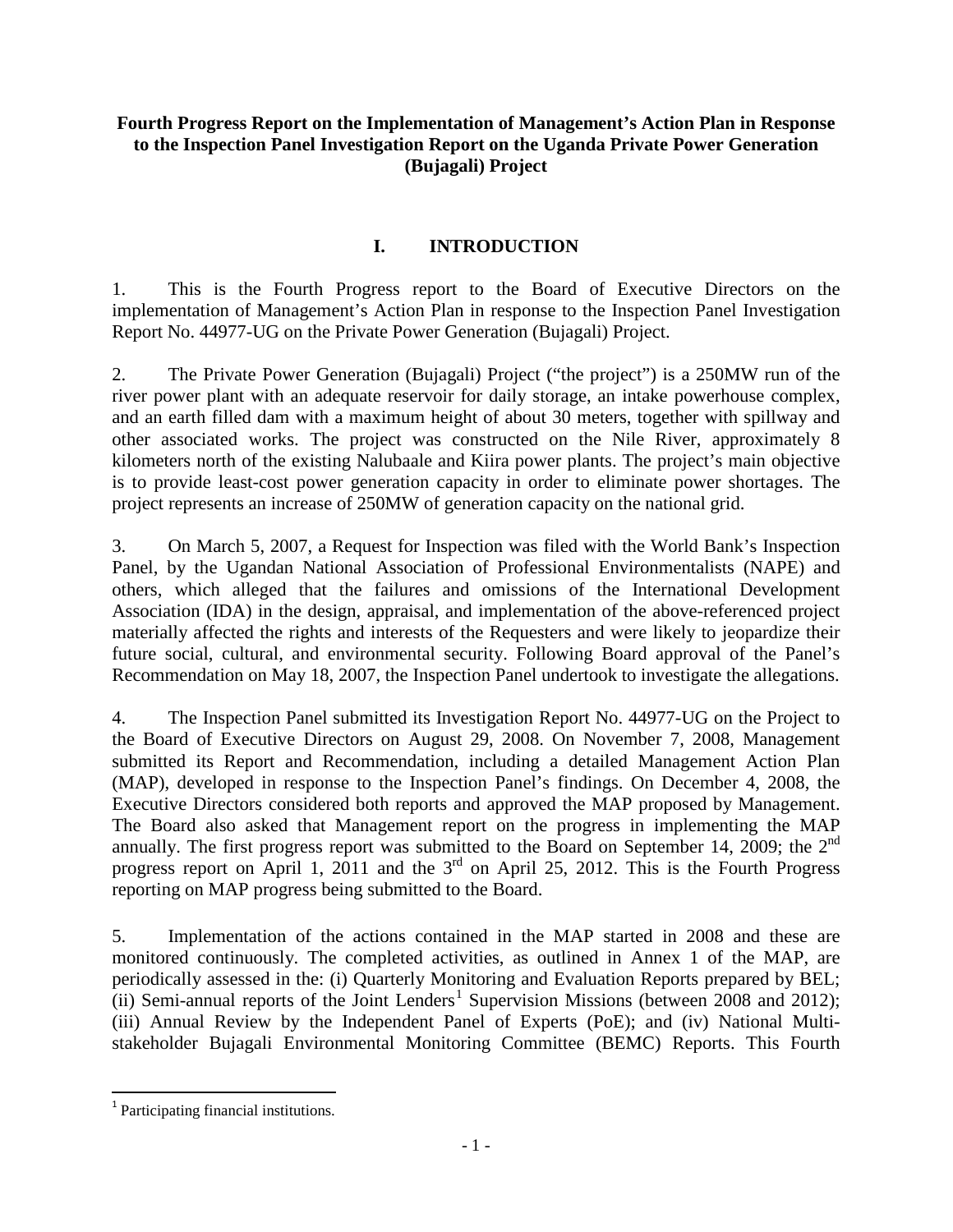Progress Report consolidates the information from these sources on progress achieved to date related to the actions and outcomes.

### **II. PROJECT STATUS**

<span id="page-7-0"></span>6. **Project Implementation.** Implementation of the project started on June 26, 2007 (see Annex 1 for project details). Because of unanticipated geological conditions, project commissioning was delayed from June 2011 to April 2012. Subsequently, because of repairs necessitated by defects in the electromechanical equipment, commissioning was further delayed until August 2012. The 250 MW of power generated is now evacuated through a 220/132 kV transmission line system (in total about 103.5 kilometers of transmission lines) between substations at Bujagali, Naalubale, Kawanda and Mutundwe. The transmission line system is being financed by the African Development Bank (AfDB) and JICA.

7. **Progress in Completion of the Power Plant.** As of early April 2013, all offshore, onshore, civil and electro-mechanical works are 100 percent complete. The Contractor has demobilized from the project site and has removed all equipment. Temporary works have been removed and the ground returned to its original graded condition. Only final punchlist items are being completed with a small number of workers. The project began commercial operation on August 1, 2012 and has been operating with a cumulative availability of over 98 percent since then. All units have been fully commissioned and have passed their reliability tests. The Independent Engineer continues to provide progress reports to the Lenders. Final acceptance of the Power Plant is anticipated to occur soon.

8. **Progress in Transmission Line Construction.** The construction of the various transmission line segments is 100 percent complete and all final inspections and punchlists have been completed as well. All sections are fully electrified. The Bujagali substation was commissioned in January 2012, and the upgrading from 132 kV to 220 kV is expected by late 2013; this is being financed by AfDB/JICA. Substations (132 kV) at Kawanda and at Mutundwe, also financed by AfDB/JICA, were commissioned in November 2011. Upgrading of the substation at Kawanda (from 132 kV to 220 kV) will be financed by IDA under the Electricity Sector Development Project. Procurement of this is underway, along with construction of a new substation at Masaka (220 kV), upgrading at Mbarara (132 kV) and 132 km of 220 kV transmission line between Kawanda and Masaka.

9. **Additional Requests for Investigation.** The same group of Requesters who filed the Request with the Inspection Panel of the International Bank for Reconstruction and Development (IBRD) and IDA also filed separate complaints to AfDB and the European Investment Bank (EIB) in 2009. These underwent investigation by both institutions. The final report from AfDB was completed in 2010 and included mitigation measures that were similar to those of the Bank. The EIB investigation report is complete: in addition to the same issues raised with the Bank and AfDB, there were concerns about blasting impacts expressed. Another set of requests was filed with the complaint offices of the International Finance Corporation (IFC) and the Multilateral Investment Guarantee Agency (MIGA). The first two complaints (dated March 2011 and May 2011) were assessed by the Compliance Advisor Ombudsman (CAO) and a report was disclosed in December 2011. The complainants' concerns related to: (i) compensation by the plant's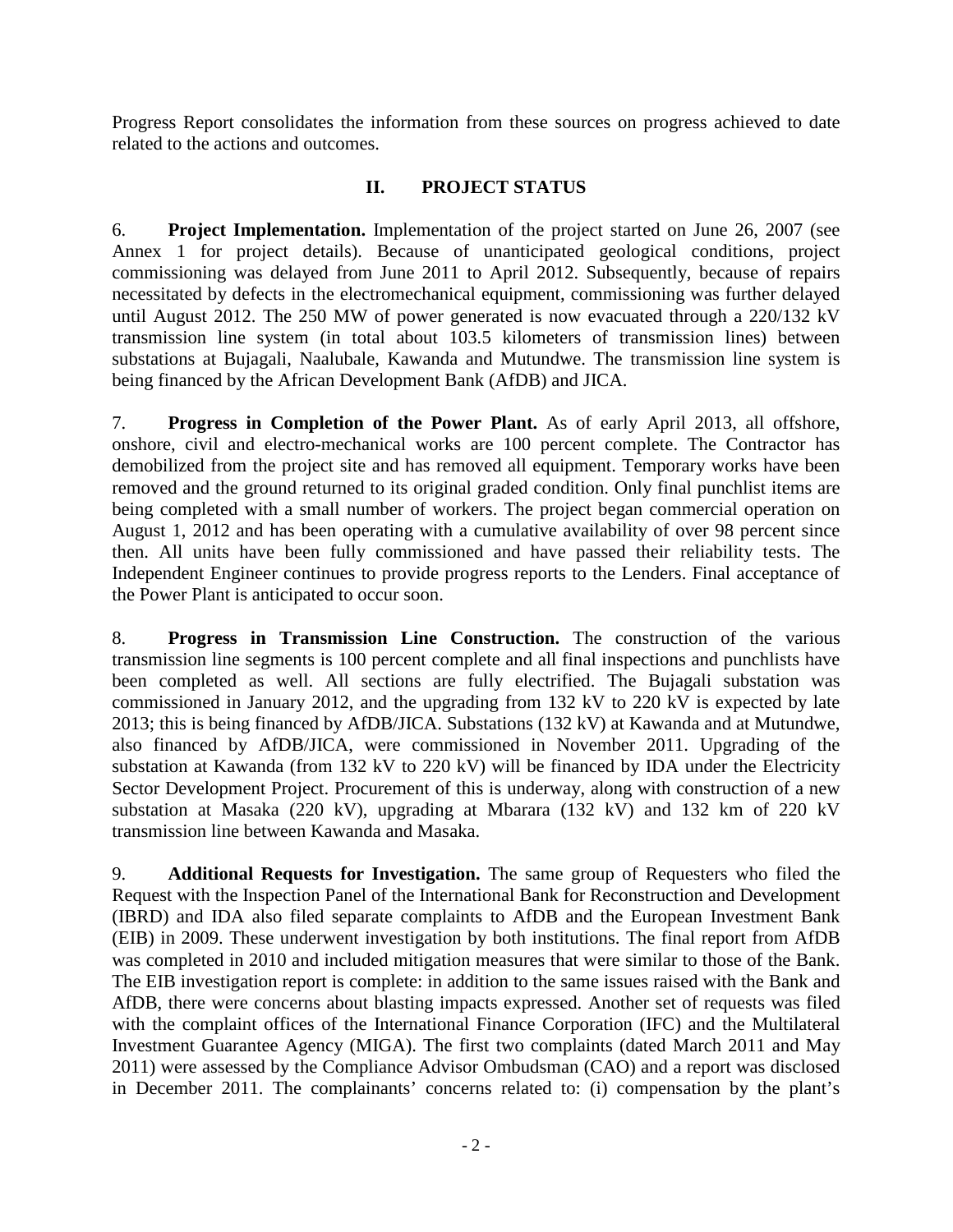contractor after workers suffered injuries sustained in the course of their work; (ii) compensation for assets during the transmission line land acquisition process; (iii) impacts of loss of livelihoods related to informal tourism operator activities; and (iv) blasting impacts related to damages to buildings/structures as well as human and animal health. For all four issues, the parties agreed to a voluntary dispute resolution process under CAO auspices. While issue (iii) involving the informal tourism operators has been successfully resolved to all parties satisfaction, issues (i), (ii), and (iv) are being addressed through the CAO dispute resolution mechanism. More recently (April 2013), a third request related to unpaid wages was filed with the complaint offices of IFC and MIGA. This is currently under assessment. Remedial actions will be developed upon completion of the assessment.

### **III. IMPLEMENTATION OF THE MANAGEMENT ACTION PLAN**

<span id="page-8-0"></span>10. Table 1 (below) summarizes the status of actions taken under the MAP. Please see **Annex 1** for a more detailed description of activities.

| Issues <sup>2</sup>                | <b>MAP Actions Undertaken During Supervision</b>                                                  | <b>Status</b>    |  |  |  |
|------------------------------------|---------------------------------------------------------------------------------------------------|------------------|--|--|--|
| <b>General</b>                     |                                                                                                   |                  |  |  |  |
| <b>Institutional Capacity</b>      | Management follow up on institutional coordination and                                            |                  |  |  |  |
|                                    | capacity building:                                                                                |                  |  |  |  |
|                                    | • Establishment of a Project Monitoring Committee (Inter<br><b>Agency Coordination Committee)</b> | Completed        |  |  |  |
|                                    | Strengthening of capacities of Bujagali Electricity                                               | <b>Completed</b> |  |  |  |
|                                    | Limited's (BEL) Environment and Social Unit (ESU)                                                 |                  |  |  |  |
| Guidance on Environmental          | Management has developed interim guidance on                                                      | <b>Completed</b> |  |  |  |
| and Social Safeguard Issues        | addressing environmental and social safeguard issues in                                           |                  |  |  |  |
| in Legacy Projects                 | legacy projects (which is a Bankwide activity applicable                                          |                  |  |  |  |
|                                    | not only to this project)                                                                         |                  |  |  |  |
|                                    | <b>Social Impact Assessment and Mitigation Measures</b>                                           |                  |  |  |  |
| Vulnerable Groups                  | Management has assessed progress of BEL's programs to                                             | Completed        |  |  |  |
| OP4.12)                            | address needs of vulnerable groups                                                                |                  |  |  |  |
|                                    | <b>Cultural and Spiritual Values</b>                                                              |                  |  |  |  |
| <b>Physical Cultural Resources</b> | Management completed follow up of a stand-alone<br>$\blacksquare$                                 | Completed        |  |  |  |
| and Cultural Property              | Cultural Property Management Plan (CPMP)                                                          |                  |  |  |  |
| Management Plan (OP4.11)           | Management assessed monitoring and reporting by BEL<br>٠                                          | Completed        |  |  |  |
|                                    | of the CPMP, including the Engineering, Procurement                                               |                  |  |  |  |
|                                    | and Construction (EPC) Contractor's Code of Practice for                                          |                  |  |  |  |
|                                    | "chance finds" procedures, and found them to be                                                   |                  |  |  |  |
|                                    | satisfactory                                                                                      |                  |  |  |  |

**Table 1: Status of Implementation of the Management Action Plan (MAP)** 

<span id="page-8-1"></span><sup>&</sup>lt;sup>2</sup> See Table 2, Page 39 of the Management Report and Recommendations, November 2008.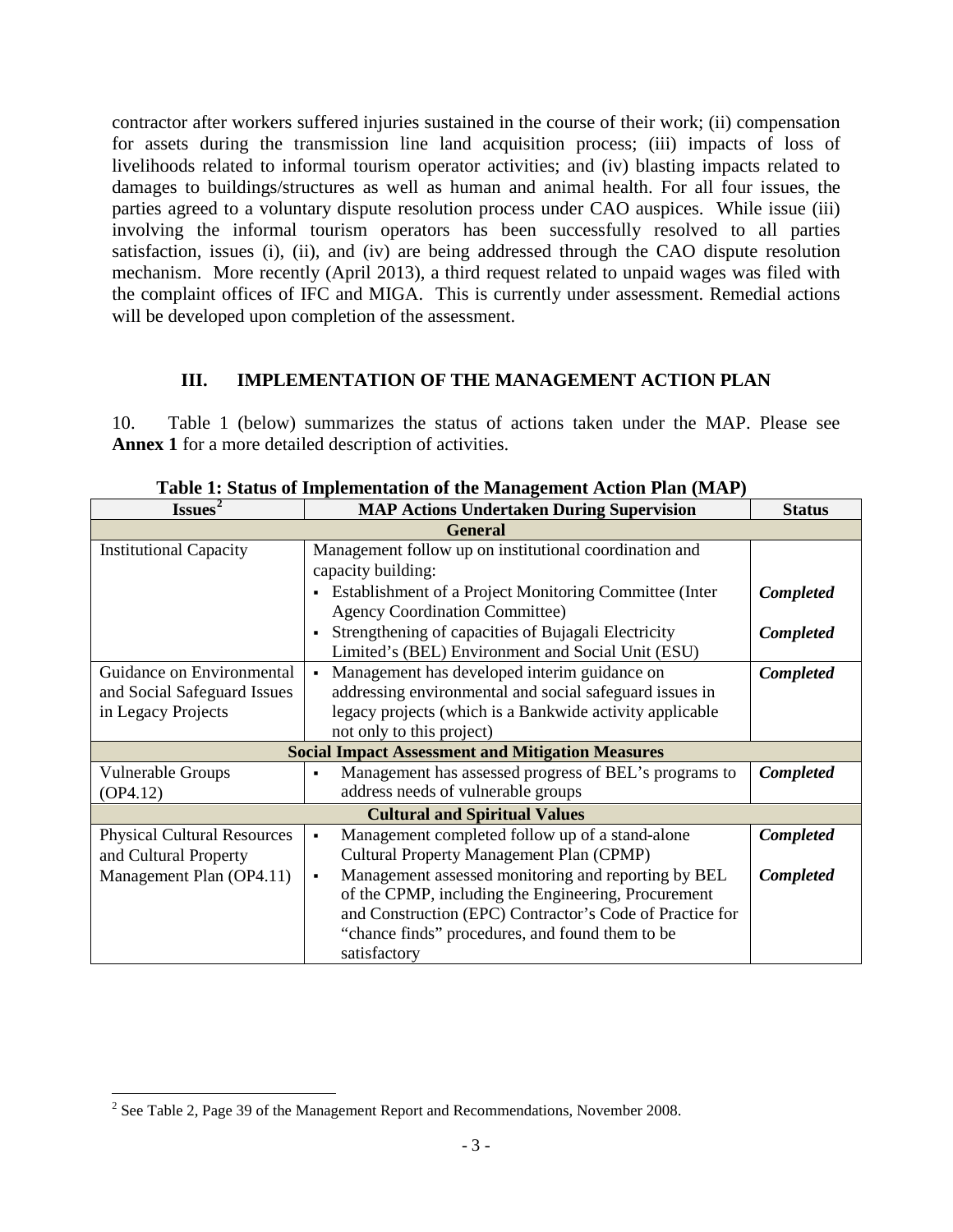| Issues <sup>2</sup><br><b>MAP Actions Undertaken During Supervision</b> |                                                                                                                                                                    |                      |  |  |
|-------------------------------------------------------------------------|--------------------------------------------------------------------------------------------------------------------------------------------------------------------|----------------------|--|--|
| <b>Environment Assessment and Mitigation Measures</b>                   |                                                                                                                                                                    |                      |  |  |
| Independent Panel of<br>Experts (OP4.01 and<br>OP13.05)                 | Management confirmed in December 2009 that the<br>reports of the PoE were publicly disclosed                                                                       | <b>Completed</b>     |  |  |
|                                                                         | <b>Ongoing Supervision Activities</b> <sup>3</sup>                                                                                                                 |                      |  |  |
|                                                                         | <b>General</b>                                                                                                                                                     |                      |  |  |
| <b>Institutional Capacity</b>                                           | Management assessed satisfactory progress in:                                                                                                                      | <b>Completed</b>     |  |  |
|                                                                         | Establishment of coordination arrangements by Ministry<br>of Energy and Mineral Development (MEMD) Project                                                         |                      |  |  |
|                                                                         | <b>Inter-Agency Coordination Committee</b>                                                                                                                         |                      |  |  |
|                                                                         | Implementation capacity of the National Forest Authority<br>$\blacksquare$<br>(NFA) for the Kalagala Offset SMP, including Mabira<br><b>Central Forest Reserve</b> | <b>Completed</b>     |  |  |
|                                                                         | <b>Social Impact Assessment and Mitigation Measures</b>                                                                                                            |                      |  |  |
| Remedial Steps for                                                      | Management assessed as satisfactory in the Quarterly                                                                                                               |                      |  |  |
| <b>Updating and Completion</b>                                          | <b>Monitoring Report:</b>                                                                                                                                          |                      |  |  |
| of Baseline Socio-                                                      | Improvements in outcome indicators, as measured from                                                                                                               | Completed            |  |  |
| Economic Information                                                    | findings of the updated (2010) socio-economic survey,                                                                                                              |                      |  |  |
| OP4.12)                                                                 | indicating benefits received by project affected persons                                                                                                           |                      |  |  |
|                                                                         | (PAPs) from CDAP programs; and continued monitoring                                                                                                                |                      |  |  |
|                                                                         | of impacts recorded in the monitoring and evaluation                                                                                                               |                      |  |  |
|                                                                         | (M&E) database                                                                                                                                                     |                      |  |  |
|                                                                         | Improvements in reporting in BEL's Quarterly<br>$\blacksquare$                                                                                                     | <b>Completed</b>     |  |  |
|                                                                         | Environment and Social Monitoring, including database                                                                                                              |                      |  |  |
| Sharing of Project Benefits                                             | on household surveys<br>Management has followed up with BEL on progress in<br>$\blacksquare$                                                                       | Ongoing <sup>4</sup> |  |  |
| (OP4.12)                                                                | delivery of services in Naminya resettlement site and                                                                                                              |                      |  |  |
|                                                                         | directly affected villages. Provision of water supply                                                                                                              |                      |  |  |
|                                                                         | services and market stalls is complete. Construction of                                                                                                            |                      |  |  |
|                                                                         | electricity distribution network is in progress; connection                                                                                                        |                      |  |  |
|                                                                         | of households to power grid has been initiated                                                                                                                     |                      |  |  |
|                                                                         | <b>Environment Assessment and Mitigation Measures</b>                                                                                                              |                      |  |  |
| <b>Environment Management</b>                                           | Management assessed as satisfactory BEL's ongoing                                                                                                                  | <b>Completed</b>     |  |  |
| Plan and Kalagala Offset                                                | afforestation activities                                                                                                                                           |                      |  |  |
| (OP4.01)                                                                | Management confirmed that the SMP for the Kalagala<br>$\bullet$                                                                                                    | <b>Completed</b>     |  |  |
|                                                                         | Offset, which includes the Mabira Central Forest Reserve,                                                                                                          |                      |  |  |
|                                                                         | was approved and implementation is underway                                                                                                                        |                      |  |  |
| Cumulative Impacts:                                                     | Management confirmed that the Government of Uganda<br>$\blacksquare$                                                                                               | <b>Completed</b>     |  |  |
| Climate Change and                                                      | (GoU) disclosed the Lake Victoria hydrological (water                                                                                                              |                      |  |  |
| Hydrology Risks; Potential                                              | releases) data starting in 2008, and since then, the                                                                                                               |                      |  |  |
| Impacts on Lake Victoria;                                               | information has been made available to the East African                                                                                                            |                      |  |  |
| Alternative Project                                                     | Community (EAC) on a regular basis                                                                                                                                 |                      |  |  |
| Configurations (OP4.01)                                                 |                                                                                                                                                                    |                      |  |  |

<sup>&</sup>lt;sup>3</sup> See Table 3, Page 40 of the Management Report and Recommendations, November 2008.

<span id="page-9-1"></span><span id="page-9-0"></span><sup>&</sup>lt;sup>4</sup> Provision of water supply services and market stalls is complete. Construction of electricity distribution network is in progress; connection of households to power grid has been initiated.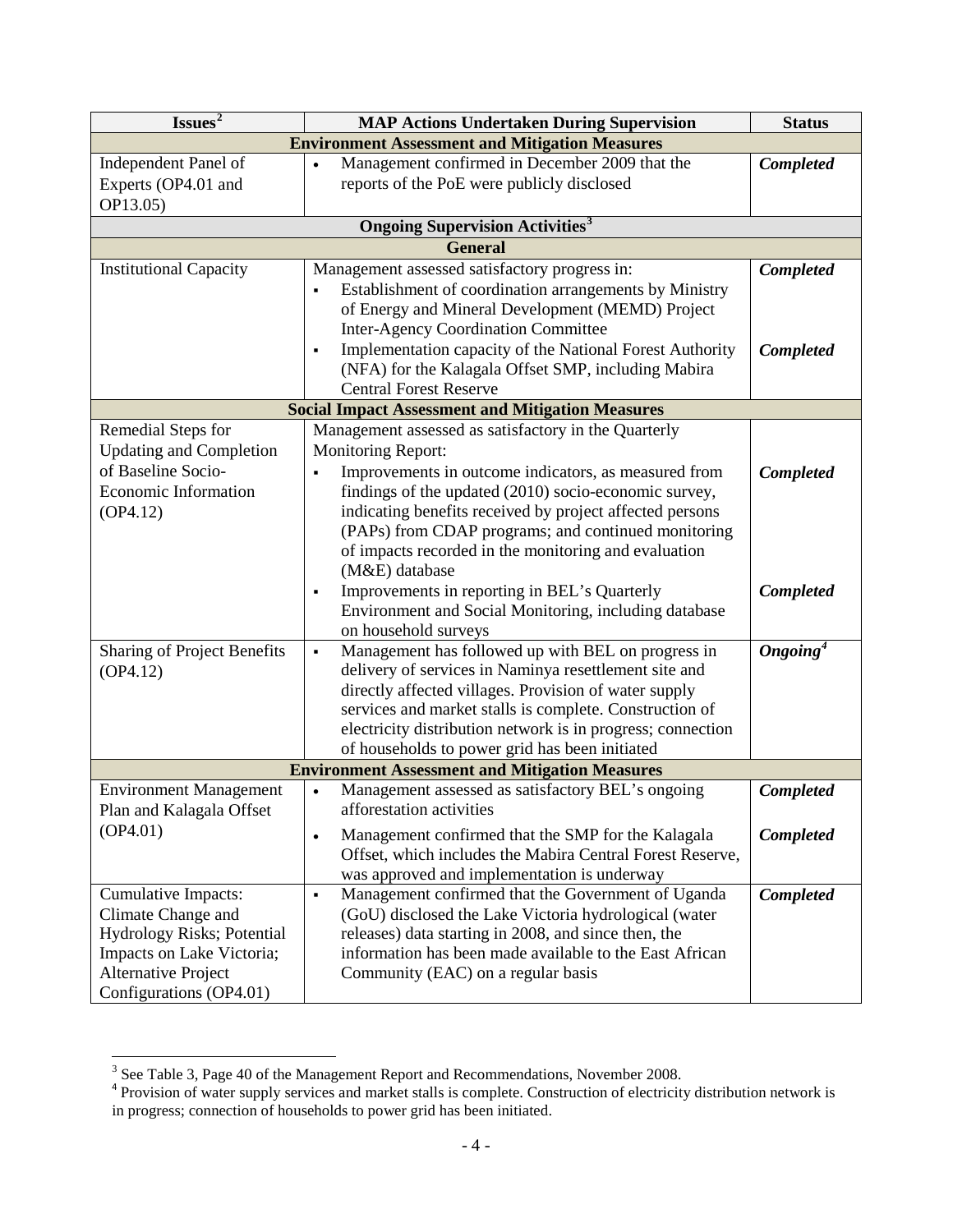### **IV. DETAILED PROGRESS DESCRIPTION OF MAP ACTIONS**

<span id="page-10-0"></span>11. The paragraphs below give detailed information on the progress of the MAP actions identified in Management's Report and Recommendation. **Annex 1** provides a complete listing of the activities and their status in a table format and **Annex 2** shows the project outcome measurements.

12. **Institutional Capacity**. The project supported the establishment, by the GoU, of an Inter-Agency Coordination Committee (IACC), which has been functioning as the main decision making and coordinating body for the project. The activities that were designed to strengthen capacities of participating GoU implementing units were **completed,** and the training programs are expected to continue as part of long-term institution building under the Bank's ongoing sector support.<sup>[5](#page-10-3)</sup> The project **completed** establishment of the national multi-stakeholder BEMC which facilitates multi-stakeholder monitoring of the project's environmental aspects.

13. **Guidance on Legacy Projects**. The *Interim Guidelines for Addressing Legacy Issues in World Bank Projects* were **completed** and disclosed in June 2009. The document and data set are available on the Bank's safeguards website for Bank staff.

<span id="page-10-1"></span>14. **Vulnerable Groups.** BEL **completed** all activities as outlined in the SEAP community designed programs for vulnerable and at-risk groups. By the end of 2011, the survey identified 358 households that belonged to vulnerable group categories (e.g., female-headed households; households with disabled or seriously ill and HIV/AIDS-infected members). BEL's Monitoring Report (2010-2011) indicated that the school and health clinics were rehabilitated for disabled people, including building of small scale infrastructure, and augmenting existing education and health facilities. Activities included, for example, BEL's initiation of a fuel saving cooking stove program for vulnerable households groups. In total 310 vulnerable PAPs received energy saving cooking stoves of which over 60 percent (about 200) were women.

<span id="page-10-2"></span>15. BEL increased its gender based assistance in May 2011 by targeting female-headed households in the affected villages. As stated in BEL's 2011 report, over 65 percent of those who participated in BEL's Sanitation and Hygiene Campaigns (2009-2011) in affected and host communities belonged to women's and youth groups. BEL extended its contract with the Nile Vocational Institute in 2011 to manage youth skills training. To date, three-fourths of local youths have registered and completed the course. The next phase of vulnerable groups' skills training, which will be turned over to the district offices, will cover disabled people and young women under a small and micro enterprises program; these are discussed in more detail below.

16. **Cultural Property Management Plan (CPMP).** BEL submitted an update of the CPMP in 2010-2011 and noted **completion** of the ceremonies for the Bujagali spirits relocation site and the accompanying appeasement ceremonies. In 2011, the project supported holding of an interdenominational ceremony, which was organized by district officials, in memory of people

<span id="page-10-3"></span><sup>5</sup> Institutional and capacity building programs are included in the Bank-financed Power Sector Investment Plan, which provides an investment road-map including generation, transmission, and distribution, and is currently implemented under the Bank-supported Energy for Rural Transformation II Project.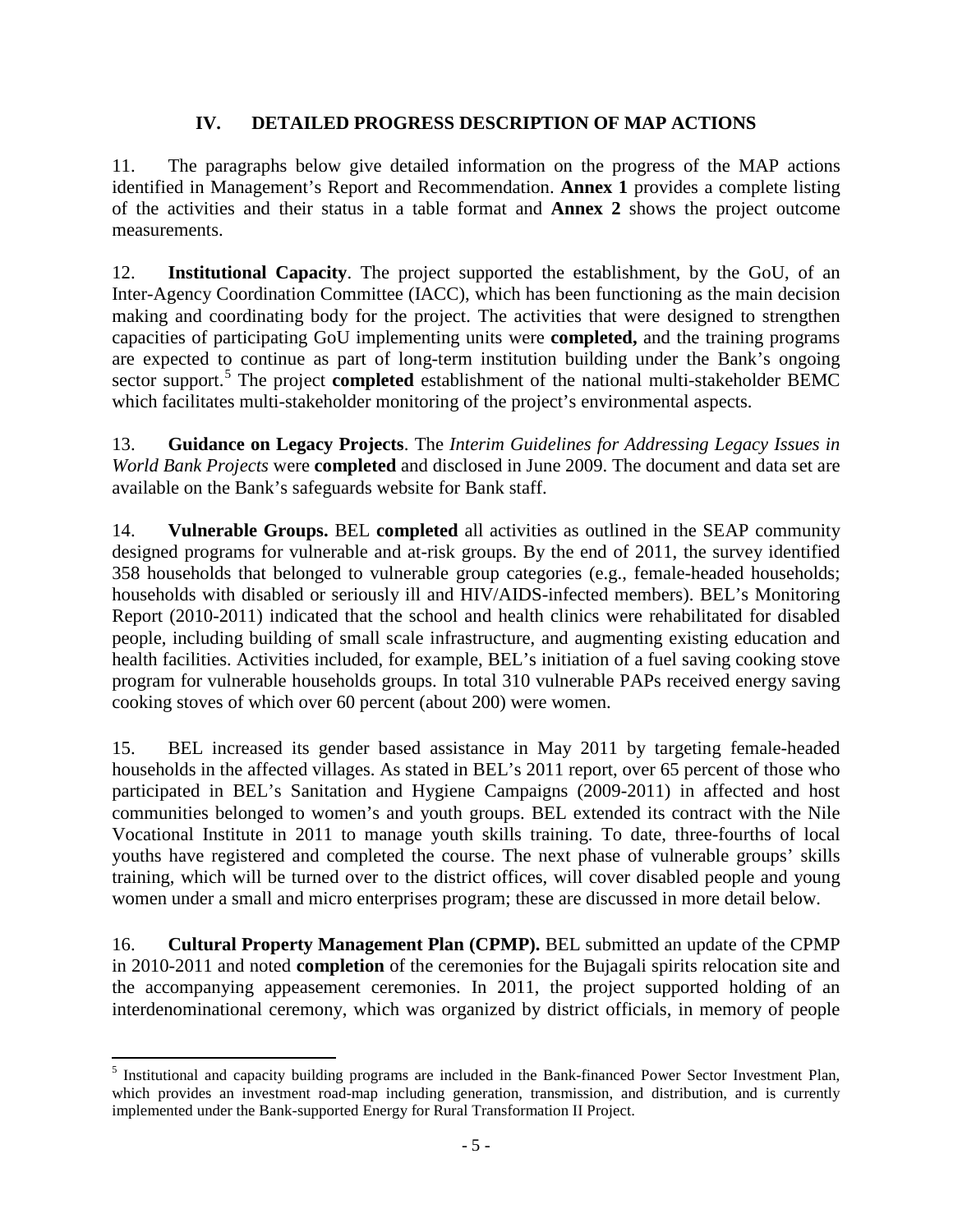buried on the island (prior to inundation).<sup>[6](#page-11-0)</sup> The time line of activities related to cultural and spiritual issues is summarized in **Annex 3**.

17. **Disclosure and PoE Review Mission and Report**. The project's PoE **completed** nine reports, including the most recent review, which was done in October 2011 and disclosed by the project. The PoE noted the project's significant progress and improvements in BEL's institutional capacities for addressing environment and social issues. Following the 2011 PoE recommendations, the project carried out several measures for addressing poverty and deprivation in the area. These include poverty impact monitoring using the enhanced format for socio-economic measurements, which is shown in **Annex 4**. The PoE also suggested to BEL that in order to make communities more self-reliant, they needed to be trained on operating and maintaining the small works (e.g., water pumps and wells, garbage disposal areas, etc.) and livelihood training for youth and women should continue to be sponsored. Subsequently, BEL completed the first livelihood skills training in May 2011.

18. **Project Inter-agency Coordination Committee (IACC).** As noted in the earlier Progress Reports, BEL has been coordinating its work program with the IACC, which served as the project's highest decision making body. Day-to-day operations and sub-national coordination of activities were done through sub-committees in IACC that were organized around the programmatic areas of environment and social aspects; tourism and forest management; and communications and legal issues. IACC meetings were held on a bi-monthly basis, where BEL contributed to the project's long-term planning and evaluation. The Joint Lenders' Supervision Missions, which are held twice a year, receive status reports on project progress from the IACC and BEL. **Annex 2** presents the outcome measurements that are periodically monitored by the project.

19. **NFA Capacity to Implement SMP**. A Bank Technical Mission in June 2010 recommended measures for improving the capacity of the National Forest Authority (NFA) to implement the SMP. In the Joint Lenders' Supervision Mission of April 2011, there was a discussion on further strengthening capacities of staff in NFA and the National Environmental Monitoring Agency (NEMA), in particular, for protecting natural habitats and accelerating awareness of environmental and cultural values at Kalagala and Nile Bank Central Forest Reserve.

20. A Steering Committee (assuming the role of the proposed Technical Committee) was formed in 2011with the three district officials and the Ministries of Finance, Energy, Culture and Tourism in addition to representatives from other stakeholders. The Ministry of Water and Environment (MoWE), which is the lead agency responsible for SMP implementation, designated an SMP coordinator in its Department of Environment Support Services to oversee implementation of the SMP. The MoWE is coordinating efforts with NFA, Department of Surveys and Mapping and Local Governments to demarcate buffer areas of Kalagala and Itanda

<span id="page-11-0"></span><sup>6</sup> Originally, in 2002, the CPMP was part of the Resettlement and Community Development Action Plan. Subsequently, a CPMP was developed that outlined the steps necessary for "chance find" procedures. CPMP activities are included in the Contractor's manual. This updated stand-alone CPMP was disclosed by the GoU incountry and in the Bank InfoShop in August 2010, and community consultations were held from August to December 2010.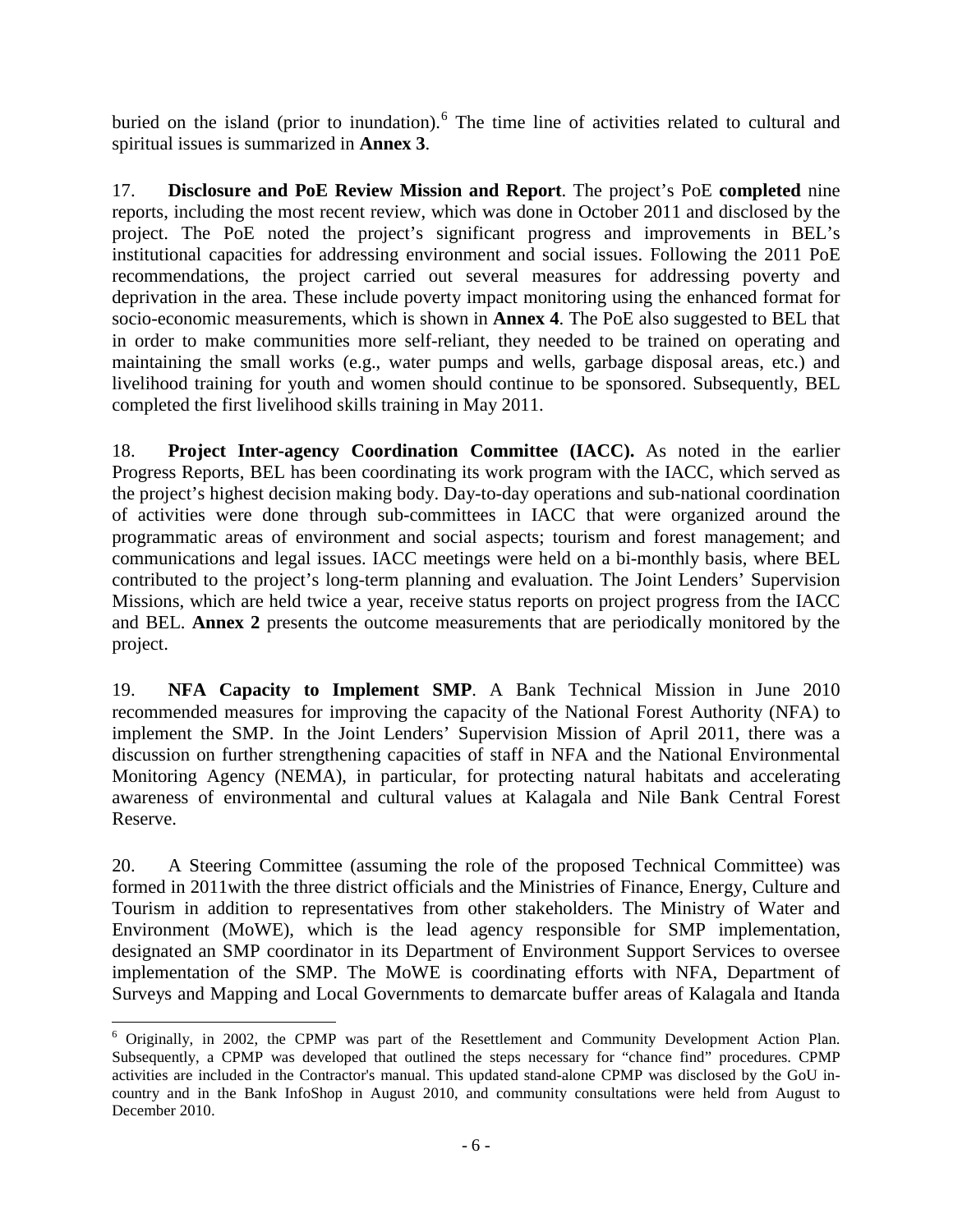Falls. In addition, following sensitization meeting organized NFA, communities have stopped illegal cultivation along river banks at Itanda and Kalagala Falls, which has allowed the regeneration of natural vegetation along the river banks.

21. **Social and Cultural Issues**. As shown in **Annex 3**, the project engaged in a series of consultations and facilitated the conduct of several appeasement and spiritual ceremonies. These consultations and ceremonies were organized by the GoU district and national offices. The social and cultural needs were assessed as part of follow up panel surveys, which were completed in May 2009 and July 2011 (see **Annex 4**). The content and format of these surveys were reviewed by the PoE social specialist and a revised survey instrument was developed for the July 2011 survey. The results measured key indicators of impact, such as changes in income, diversification of livelihoods, and access to social services, including cultural and spiritual aspects. The PoE social specialist also recommended "systematic socio-economic monitoring" and provided training for the BEL monitoring team on the application of this approach. The cumulative impacts over a period of four years showed mixed results for improving incomes. It was noted in the survey analysis that gathering yearly income information was problematic because households did not systematically take account of cash incomes. Proxy indicators of income were used such as access to food sources; reinvestments; housing improvements; and child nutrition improvements. Of the 32 percent who did some cash accounting, 64 percent said they did not have significant income increases. However, among those engaged in re-investments (e.g., purchase of agricultural inputs), 72 percent reported increased access to food and ability to improve housing and family nutrition. The largest increase in incomes (from 2009 income levels) of 84 percent was in the directly affected community of Namizzi, which also reported the highest consumption of highly nutritious foods.

22. The activities outlined in the 2008 CDAP were completed and as of January 2011, there were 441 PAP households covered in the project's CDAP baseline. Of these, 138 sample households were covered in the follow up surveys for tracking changes in income and livelihoods. Among the PAPs who received cash compensation, 300 households continued to use the cash to avail of agricultural programs (including inputs and market and group cooperatives); some 214 received, in addition to the cash support, some fishery inputs (fishing gear, boats, fish nets distributed in 2011); and 100 households participated in 2011 in the livelihood training workshops.

23. In terms of health care, BEL facilitated the community outreach programs of the two subcounty health departments (one each on the east and west banks), targeting the elderly and infirm within the community. Up to 300 people were reached within each of the two cycles of mobile clinics that were set up. The mobile clinic activity featured diagnosis and treatment of basic illnesses such as malaria, stomach complaints and skin conditions. The people treated were vulnerable persons from the nine project affected villages and the two host communities in Naminya. In addition to mobile clinics, 350 vulnerable persons' houses were fumigated in two cycles for the control of common pests and disease vectors such as rats, bedbugs, fleas and mosquitoes. A total of 354 vulnerable PAPs were given soap, bedding and utensils and eight disabled PAP were given wheel chairs. The health center at Wakisi (HC Category III) was completed in December 2012, including the provision of medical equipment and water pipeline connections.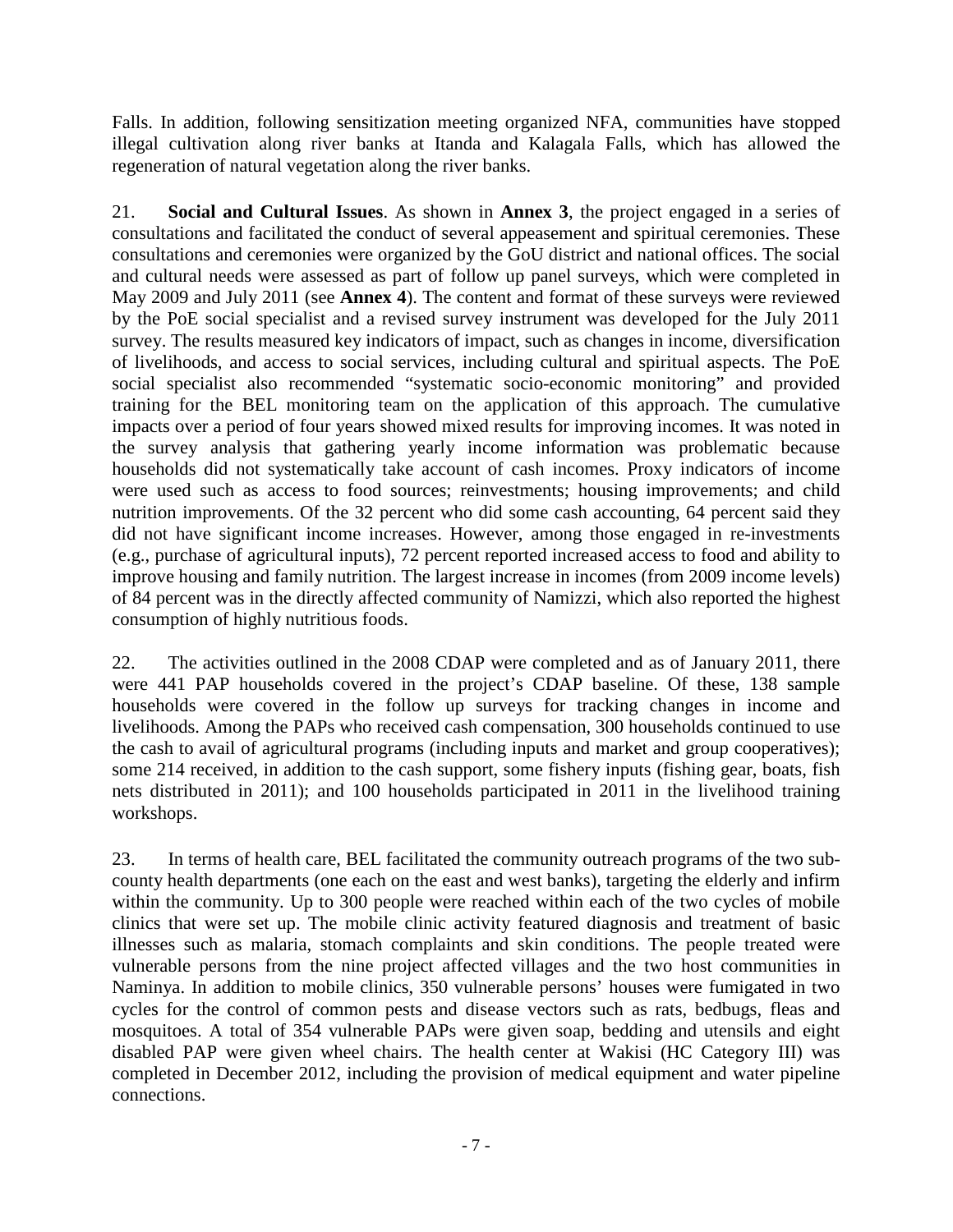24. To assist the fishermen who were resettled, the construction of two fish landing sites, one each on the east and west banks, were completed in May 2013. Fishermen have been trained in fishing on lake/still waters. For fishermen relocated further away from the reservoir, fish ponds have been constructed and are in use in Naminya and Namizzi. BEL partnered with the NGO SOUL to complete training on the use of the fish ponds.

25. The focus group meetings, held between February and October 2011, noted some of the problems faced by PAPs. These include, among others: crop failure; low soil fertility; lack of funds to send children to school and for health care services; reduced fish and arable lands; insufficient livelihood opportunities; lack of access to commercial banks and employment; and lack of expensive agricultural inputs such as pesticides. The lack of pesticides led to the loss of close to 30 percent of commercial crops last year. To address these issues in general, BEL initiated a micro-credit program with financing managed through the Uganda Finance Trust. With these credits, PAPs have been able to start and expand businesses such as butchery, bakery, and motor-cycle repair shop. In 2012, BEL reached out to communities on the east side and assisted in opening up bank accounts in preparation for micro credit programs, which had begun in Phase 1 for communities on the west side in 2010. The entire program was extended until April 2013, and over USh 340 million (USD 136,000) was given out to the PAPs. To address the issue of insufficient livelihood opportunities, a total of 441 households received livelihood assistance in 2011 (**Annex 3**). During the last quarter of 2012, (November-December 2012), the scheme had 100 active clients and USh 9.5 million was disbursed. These programs have been designed to increase agricultural input support, including acceptable pest control measures, and other livelihood assistance (e.g., skills training and workshop on agricultural diversification). In addition, as requested by the community leaders, BEL constructed one market stall in 2011 and another one, located just outside the project's construction area, was completed in 2012. BEL continues to actively engage with the stakeholders, including management of grievances. The number of grievances decreased after the dam was commissioned. A witness NGO (Inter Aid) continues to oversee social and environmental activities in the project affected areas. This includes monitoring livelihood and community based training programs.

<span id="page-13-0"></span>26. **Sharing of Project Benefits – Livelihood Restoration and Community Development**. BEL's efforts in this regard are **complete** except for provision of electricity connections to households, which is underway. The 2010 PoE Report emphasized the importance of restoring livelihoods especially for the reported 124 project affected land owners. The report recommended that livelihood support should respond to PAPs' needs; be targeted to the more vulnerable households and be monitored on a regular basis. Thus, BEL carried out in 2011 an update of the needs assessment of vulnerable households and finalized a socio-economic survey. A separate community development program was implemented for a larger number of "host communities" and vulnerable households. As of May 2013, the following activities have been completed: (i) nutrition enhancement, special education and livelihood inputs to 60 households under the Vulnerable People Assistance Program; (ii) 290 agricultural enhancement recipients; (iii) 384 micro credit schemes, of which 85 were started in 2011; (iv) eco-tourism support to three (3) rafting companies and 70 informal tourism service providers in 2011; (v) fisheries inputs support to 214 households, of which 6 were completed in 2011; (vi) skills training program completed by 91 participants, of which 21 were trained in 2011; (vii) construction of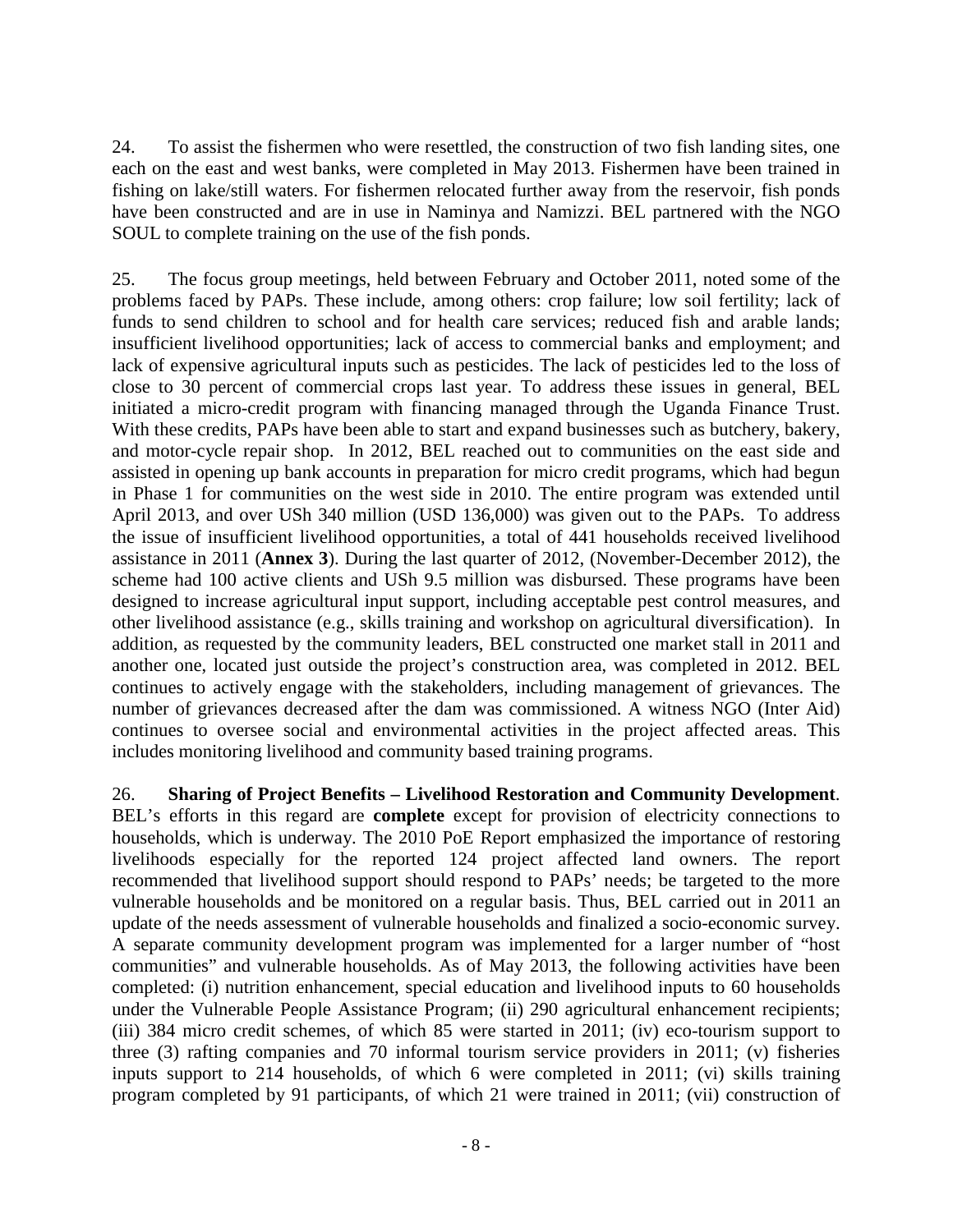fish landing sites; (viii) provision of medical equipment to the east bank sub-county health center (Budondo Health Center); (ix) completion of Resettlement Completion Audit; and (x) provision of start-up tool kits to each of the PAPs that participated in the community based training programs.

27. As part of the CDAP, six months of community based training in basic skills such as carpentry, plumbing, tailoring, hairdressing, electrical installation and other vocational skills was offered to PAPs by BEL. The training, commenced in June 2011, and concluded in December 2011. After the training, each participant was given a start-up tool kit with the total cost of tools amounting to an estimated USD 80,000. According to Inter Aid's report, diversification of skills has been a welcome improvement for the PAPs. Subsequently, the PAPs effectively utilized the tool kits and the program was deemed very successful as reflected in the Resettlement Completion Audit Report

<span id="page-14-1"></span>**28.** In terms of providing **community infrastructure services**, BEL assisted in the rehabilitation of community water supply services. Fifteen boreholes were reinstalled (at a cost of USh 54 million under the CDAP quick fix program) and an extensive distribution network of water lines installed in two phases. Under Phase 1, 42 km of new distribution lines with 45 public yard taps (along the water line) were installed at a total cost of USD 0.94 million; this was completed in January 2012. Under Phase 2, 22 km of new distribution line with 18 yard taps (along the water line) were installed at a total cost of USD 0.33 million; this was completed in January 2013. Thus, the total cost of installing the water supply system was USD 1.27 million and financing of both phases was provided by the Agence Française de Développement (AFD). Since completion of commissioning, the water supply system has been handed over to the National Water and Sewerage Corporation (NWSC) and its District Offices are now managing the system (including collection of water charges since the supply connections are metered). Installation of yard taps has ensured better access to water for the surrounding communities. Also, installation of the water supply system reduced the price of water per jerry can<sup>[7](#page-14-2)</sup> from USh300 to USh75-100. As of December 2012, the activities related to water supply services have been completed, reaching approximately 800 households in Kikubamutwe, Malindi, Buloba, Naminya, and Naminya Resettlement Area on the west side, and Bujagali, Ivunamba, Kyabirwa, Namizzi on the east side.

<span id="page-14-0"></span>29. The BEL-assisted community infrastructure services also provide for electrification in project affected rural areas. As planned, this includes electrification of the Naminya Resettlement Area<sup>[8](#page-14-3)</sup> and nine villages that include Kikubamutwe, Malindi, Buloba, Naminya-Kiira, Nankwanga on the west side and Bujagali, Ivunamba, Kyabirwa, and Namizzi on the east side. Overall, about 900 households are expected to be connected to the grid, of which the number of households in the Naminya Resettlement Area is 24: of these, 18 households have already been connected. Close follow-up is being maintained to ensure completion of the remaining households. Connections for the other households in the nine villages will be pursued through implementation of the ongoing operations.

<span id="page-14-3"></span>

<span id="page-14-2"></span><sup>&</sup>lt;sup>7</sup> A jerrycan holds approximately 20 liters.<br><sup>8</sup> The Naminya Resettlement Area is a part of the Namilyango village and neighbors Naminya-Kiira village.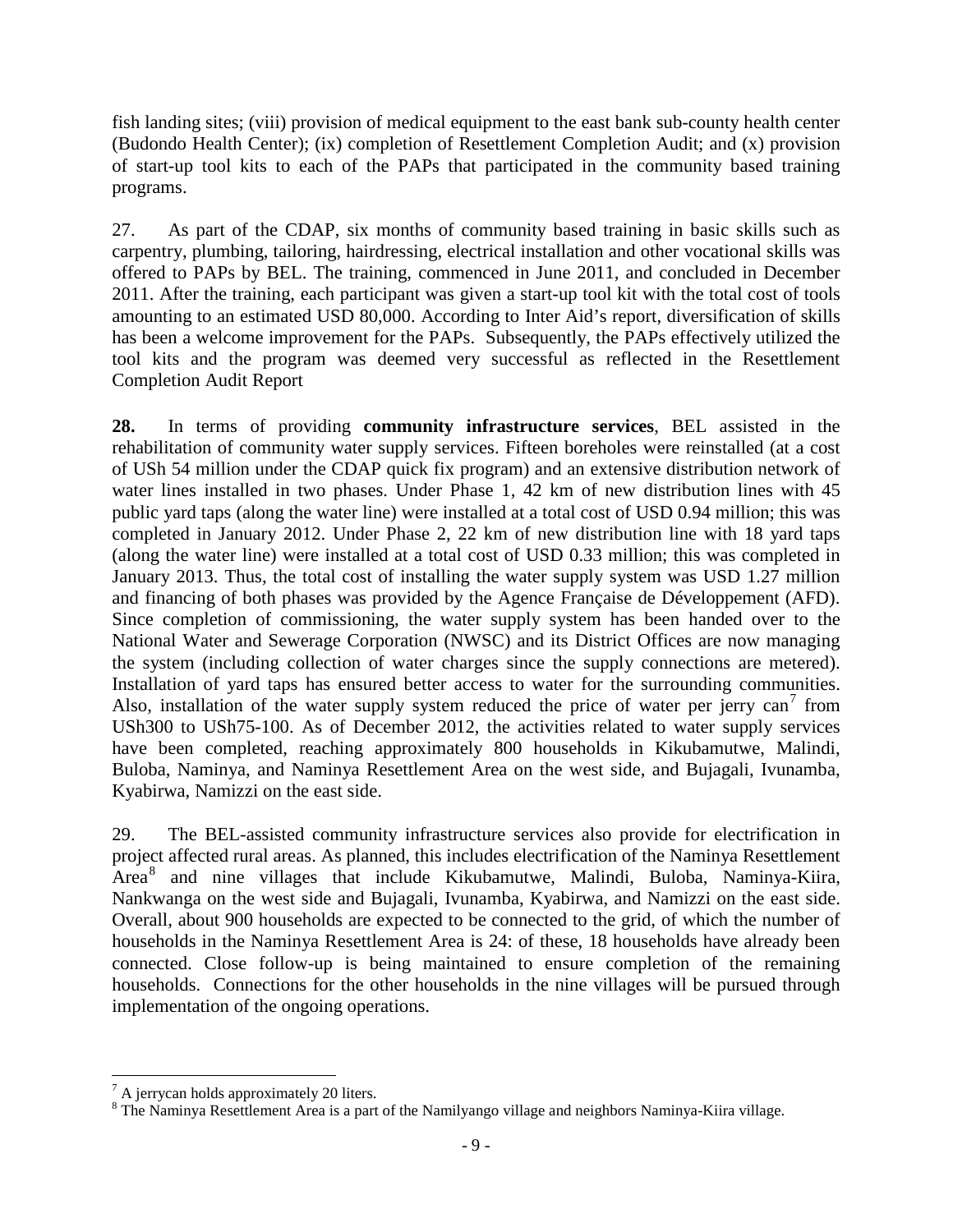30. So far, the project has focused on network expansion and intensification and has assisted in the construction of the electricity distribution system in two phases. As of December 2012, an amount of about USD 0.19 million was invested under Phase 1 and USD 0.69 million has been invested under Phase 2. The total invested amount of USD 0.88 million has been shared between the Rural Electrification Agency (REA) and AFD. In addition, investment needs of about USD 0.40 million are under consideration by AFD; once approved, this will raise the total amount of investment in the provision of electricity services to the project affected areas to about USD 1.28 million. This will complete the planned expansion and intensification of the electricity distribution network in all nine villages and facilitate connections to the households that are willing to pay for electricity consumption charges.

<span id="page-15-0"></span>31. All power system infrastructure built will be owned by UEDCL but operated by Umeme as the area falls under its licensed area. Umeme will manage the system and will collect affordable electricity charges. However, as people do not seem to be willing to pay the connection charges, progress in establishing connections to individual households in all nine villages has been very slow. Thus, current challenges include financing of actual connection costs and accordingly, discussions are ongoing with Umeme on modalities of ensuring connections. Apart from directly funding connections, the possibility of utilizing funds from the Output Based Aid (OBA) facilities and from the Energy for Rural Transformation-2 (ERT-2) Additional Financing is being explored.

32. **Reforestation and Afforestation**. BEL has **completed** the afforestation program under its Environmental Management Plan. Progress of the afforestation program was verified during the December 2011 Joint Lenders' Mission and was reviewed in BEL's monitoring/progress reports. Afforestation was implemented in a 100 meter wide river bank protection zone. Activities included: sensitization, training and employment of local communities in nursery establishment, tree planting and plantation management; and promotion of agro-forestry in the outer 50 meters of the zone and outside the riverbank protection zone to reduce pressure on forestry resources. In total, 444 hectares were planted with 589,715 trees (both timber and fruit species). In addition to afforestation, soil erosion control on steep banks of the reservoir through construction of bench terraces and planting of *Calliandra* and *Napier* grass was carried out on a 6-hectare demonstration area.

33. **SMP for Kalagala Offset including Mabira Central Forest Reserve**. The Kalagala Offset SMP was **completed** in 2010 by the International Conservation Union-Uganda, under contract with the project, and its implementation launched by the GoU in 2011. The GoU approved the SMP following extensive consultations that involved 750 persons across a full spectrum of stakeholders. The budgeted cost of SMP implementation is about USD 9.8 million for the initial 10 year implementation period. The GoU allocated some incremental funding to SMP implementation in its FY10/11, FY11/12 and FY12/13 budget frameworks. In addition, funding of about USD 4.0 million (excluding counterpart funding) for implementation of priority SMP activities was included in the Uganda Water Management and Development Project (WMDP), approved by the Board on June 26, 2012. The Bank will continue to monitor SMP implementation through the WMDP and provide necessary implementation support.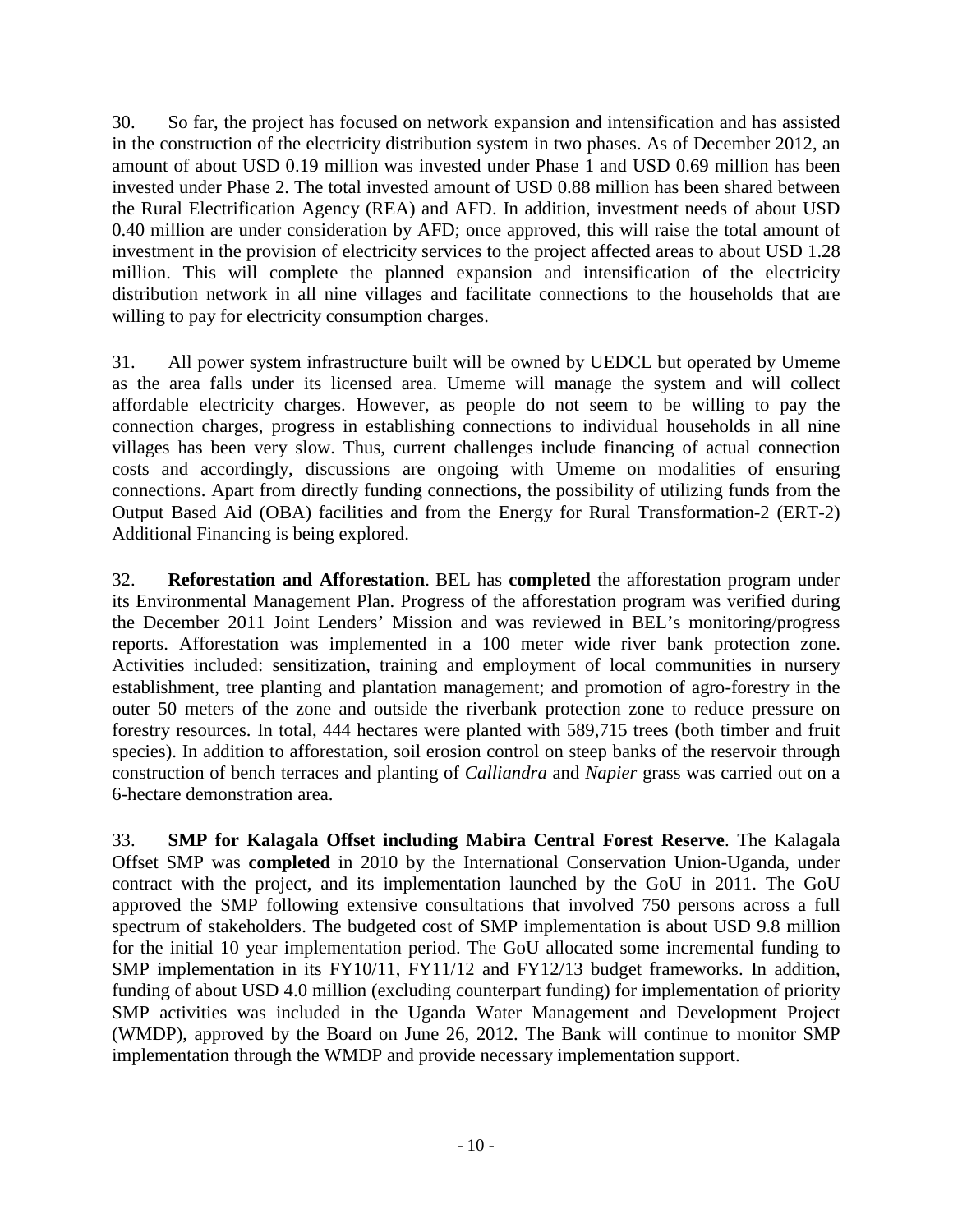34. **Mabira Central Forest Reserve.** In August 2011, there was a report in the public media that the President of Uganda had resumed his 2007 initiative to degazette parts of Mabira Central Forest Reserve, which forms a part of the Kalagala Offset, and make these accessible to a private investor for sugarcane growing. In response, Bank Management wrote to the GoU and met with the Ugandan Delegation to the Annual Meetings to advise of a potential inconsistency of such action with the Indemnity Agreement and with the implementation of the SMP. Subsequently, the GoU did not proceed with the degazettement process. The Bank continues to monitor the situation for any indication that the GoU is considering resuming degazettement and advises the GoU about the continued need to comply with the provisions of the Indemnity Agreement. In addition, there were reports of ongoing illegal forest product harvesting in Mabira in 2012 that could undermine the capacity of Mabira to provide its environmental services; these were discussed in detail with the NFA and subsequent improvement has been reported following the deployment of the Environmental Protection Force.

35. **Isimba Falls Dam.** The GoU is considering development of a new 100 and 180 MW runof-the-river hydropower project at the Isimba Falls downstream of the Kalagala Falls. Based on recent media reports, a Memorandum of Understanding has been signed with an EPC contractor; financing has not been confirmed as yet. The feasibility and due diligence studies by Fichtner and Norplan are ongoing, and indicate that with the largest development option, the reservoir would likely inundate about 8 percent of the Kalagala Offset area, and affect about two thirds of the stretch of the Nile River that is in the Offset area. An island and parts of the shoreline near the dam would be inundated, along with five out of the remaining 13 named whitewater rapids used for local whitewater rafting activities, which support local livelihoods. The reservoir would affect the nature of the river upstream, which could have an impact on some aquatic species, including rare fish. There would be resettlement at the Isimba site of up to 140 housing structures, 700 affected persons and about 900 ha of farmland; and some cultural assets along the shores could also be affected. The Bank has been following the situation closely and will review the Environmental and Social Impact Assessment (ESIA), which is under preparation, for the proposed development to assess the significance of the potential impact on the Kalagala Offset, and consistency with the Indemnity Agreement. A zero draft ESIA (April 2013) received by the Bank indicates that there may be: (i) negligible to minor impacts on hydrology and hydrogeology; (ii) minor impacts on terrestrial ecology; (iii) moderate impacts on aquatic ecology/fish feeding and spawning habitat, water quality, air quality, noise levels, aesthetics and temporary land take; and (iv) major impacts on agriculture, as about 80 percent of the land to be permanently inundated is under agricultural production.

36. In March 2013, Bank Information Center, an NGO, shared with the Bank a report on "The Impact of Involuntary Resettlement on Children: A Case Study of the International Development Association Funded Bujagali Hydro-Power Dam – Naminya Resettlement Area." The key objective of this report was to assess the impact of resettlement on the rights of children and whether these rights were taken into consideration during the planning and implementation of the project. The report concludes that the quality of life and standards of living of people affected by involuntary resettlement and relocated to the Naminya resettlement village have not been restored or improved and consequently, parents are not able to care for their children, which adversely impacts the development of children due to inadequate nutrition, health care and access to education.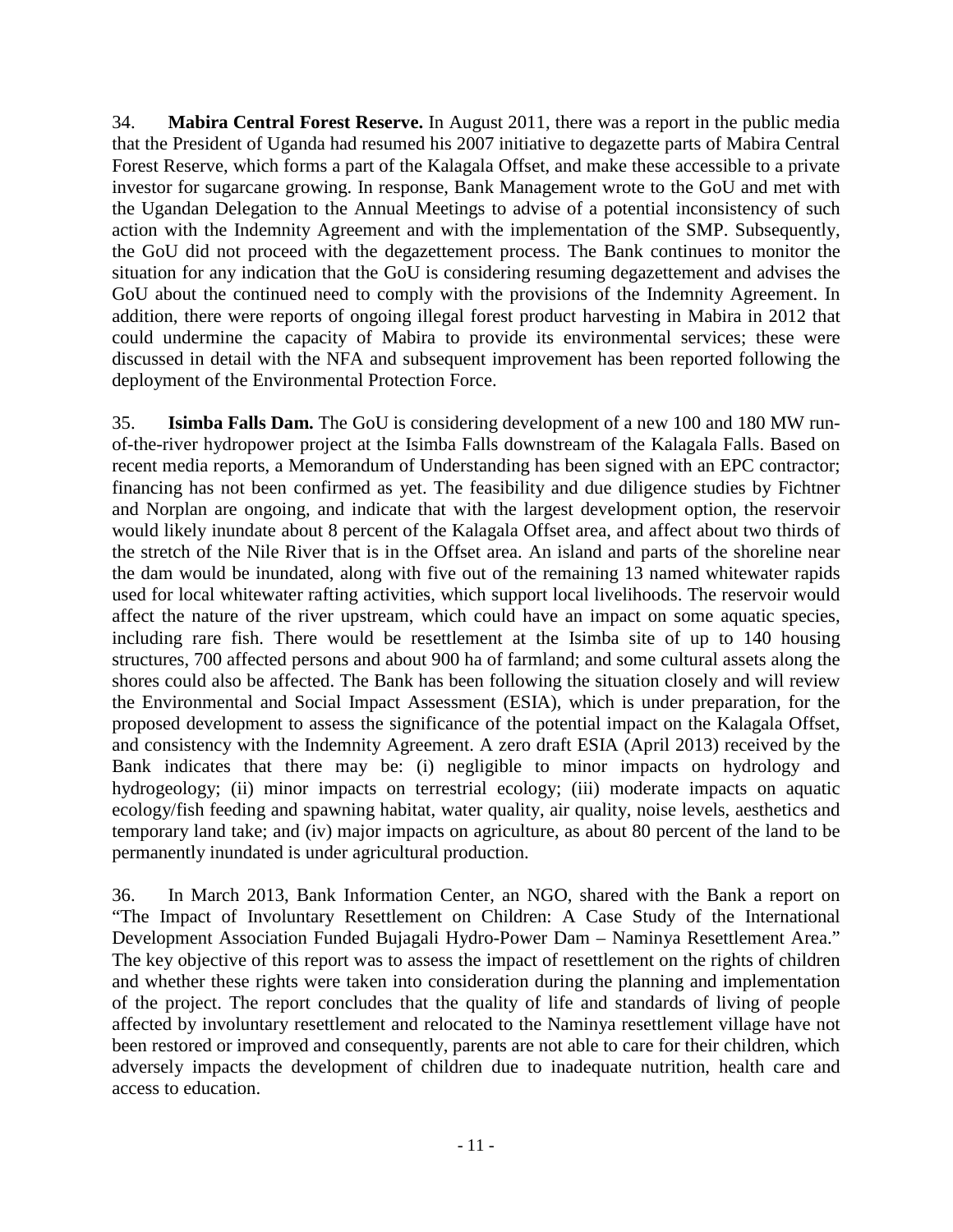37. A Bank mission visited Bujagali in April 2013 to assess the findings and conclusions presented in this report. On the basis of this field review, consultations with affected people and the conclusions of the RAP Completion Report, it is the mission's view that the fundamental objective of OP4.12 to restore the standards of living of people affected by resettlement to predisplacement levels has been met by the project's resettlement program. In fact it appears that the standards of living of people resettled to Naminya have improved and the ability of parents to adequately support and educate their children has not been hindered by the resettlement program.

38. **Disclosure of Lake Victoria Water Releases.** The GoU's agreement with the Bank on disclosure of abstraction data in Lake Victoria is completed. The MoWE has adopted a monthly reporting protocol to disclose water releases data to the EAC. Management confirms that this disclosure has been undertaken monthly since December 2008. Releases remain above the "agreed curve," but are much closer to it than they were during the period 2005/06.

### **V. NEXT STEPS**

<span id="page-17-0"></span>39. **Outstanding Issues.** Management now continues to follow up with BEL on progress in delivery of electricity services at the Naminya resettlement site and directly affected villages, which remains the only ongoing item of the MAP. These services include the start of a program for provision of electricity services to rural consumers on both the east and west sides of the Nile. Upon completion, the electricity distribution network will be owned by UEDCL and operated by Umeme. In addition, Management will continue to follow up on other outstanding issues including new and pending requests with the CAO, potential illegal logging in the Mabira Central Forest Reserve and implications of the proposed Isimba Falls Dam. Close monitoring of regional/local media and CSO positions will be maintained and reported in the next Progress Report.

40. **Project implementation support.** An implementation support strategy is in place and is being carried out in coordination with other donors. On the Bank side, the team is comprised of a Task Team Leader, Lead Social Development Specialist, Senior Environmental Specialist and a Social Development Specialist in Washington D.C., and a newly recruited Senior Energy Specialist, Environmental Specialist and Social Development Specialist in Uganda. Support from the Bank's regional and corporate safeguard teams is provided as needed. Over the implementation period, Joint Lenders Supervision Missions have been organized twice each year (around March and October). BEL found the mission scheduling to be acceptable, including alternating coordination responsibility. This has allowed BEL to plan ahead for the mission and ensure that all the information and reporting was organized well in advance. Although some lenders participate on an annual basis, the World Bank team has participated in all eight of these missions to date. Lastly, the Bank team members have engaged project stakeholders on monitoring progress, providing timely advice, and discussing more on-site issues. Bankwide, the lessons learned from the project have been incorporated into training events and Bank documents, such as an *Africa Energy Briefing Note* that was disseminated at the Bank Annual Meetings.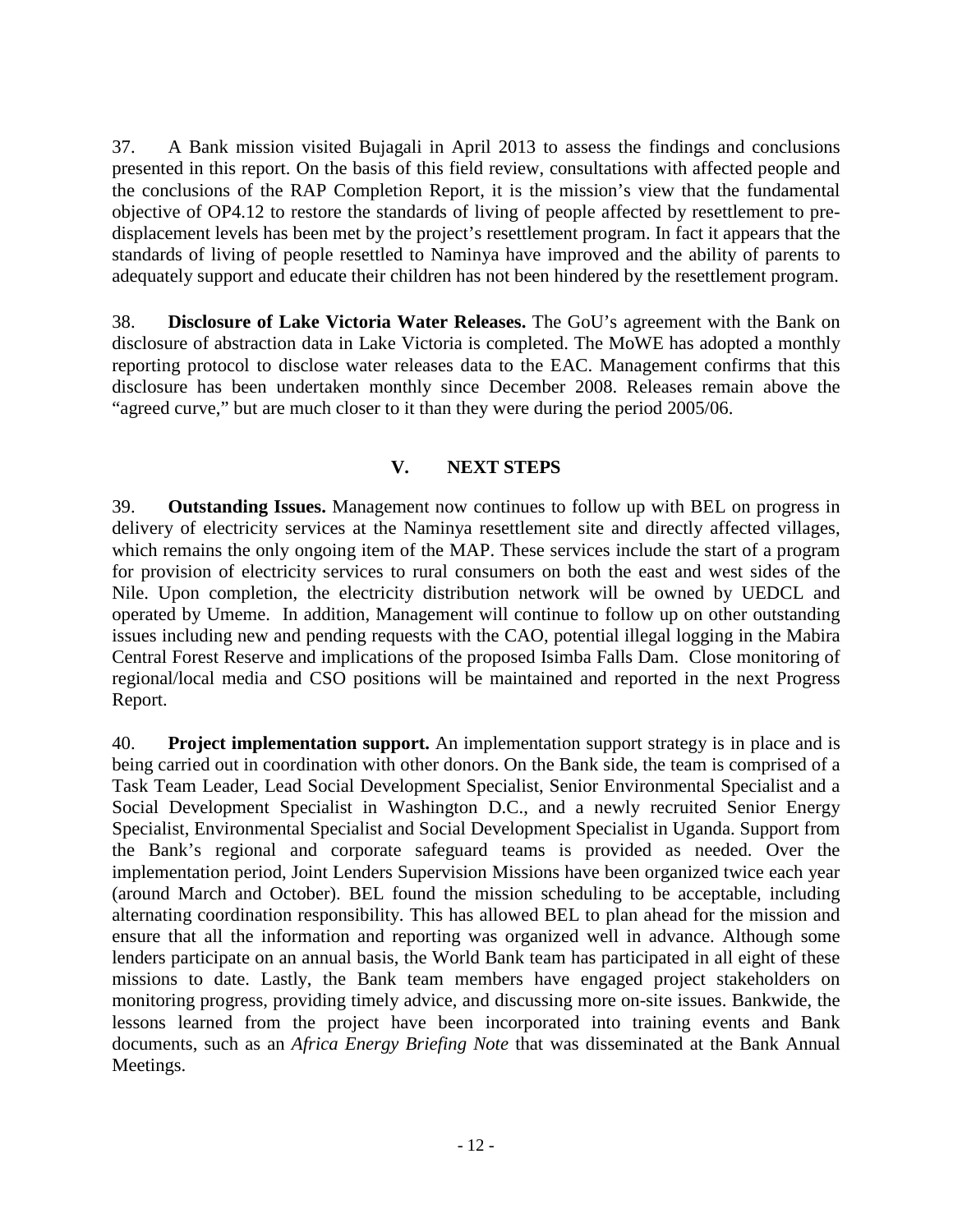41. Sufficient staff resources will continue to be allocated for monitoring and follow-up. To closely monitor logging and other pressures on Mabira Forest, Management recruited a short term consultant with expertise in forestry.

42. **Social and Environmental Management.** The project has been assessed as satisfactorily implementing the programs outlined in the project's APRAP, CDAP, and SMP. However, there will be challenges over the longer term. The most significant will be strengthening local governance at the district and community levels to operate the programs that were started by the project. These include activities for: (i) enhancing livelihoods; (ii) monitoring socio-economic impacts; (iii) assessing cultural and spiritual aspects; (iv) addressing needs of vulnerable groups; (v) managing the afforestation areas; (vi) promoting environment management in the Kalagala Offset and Mabira Forest ecosystems; (vii) strengthening ecotourism activities; and (viii) monitoring environmental impacts, as defined in the SMP. BEL already has in place qualified staff to do monitoring, together with continuing the quarterly environmental and social progress reports.

<span id="page-18-0"></span>43. **Resettlement Completion Report.** A completion report for the RAP has been prepared and was submitted to the Bank in May 2013. The report assesses that the overall objectives of the resettlement program, specifically those related to restoring or improving the standards of living of displaced people resettled in Naminya, have been achieved. However, the report notes that there are a few actions that are outstanding, related to the procurement of three land titles from the Lands office; BEL is following up on resolution of this issue. Furthermore, BEL has prepared a supplemental action plan which has been consulted with members of the Naminya community. These actions include:

- Identification and surveying of the remaining unallocated plots within the original Naminya village and transfer of these unallocated plots to the original relocated PAPs. This will augment the land area given to each affected household by about one third of an acre. The original allocation of land was 1 acre per affected household. The plots will be transferred with the title. Survey work has already commenced.
- Distribution of four unallocated houses, which will be upgraded, to four households identified by the representatives of the community as the most vulnerable in Naminya. There are eight additional unallocated houses and plots which, in consultations with representatives of the community, will be donated to local schools and used for staff housing. Work has commenced on upgrading these houses.
- Upon consultation with households identified by the community as most vulnerable, BEL will implement a program, including skills training or other assistance, similar to that identified for the informal tourism operators.
- The outstanding land titles (three) are to be issued by the Mukono Land Office, where the computer system was reorganized a few months ago leading to significant backlogs. BEL is following up on a regular basis to get the outstanding land titles issued.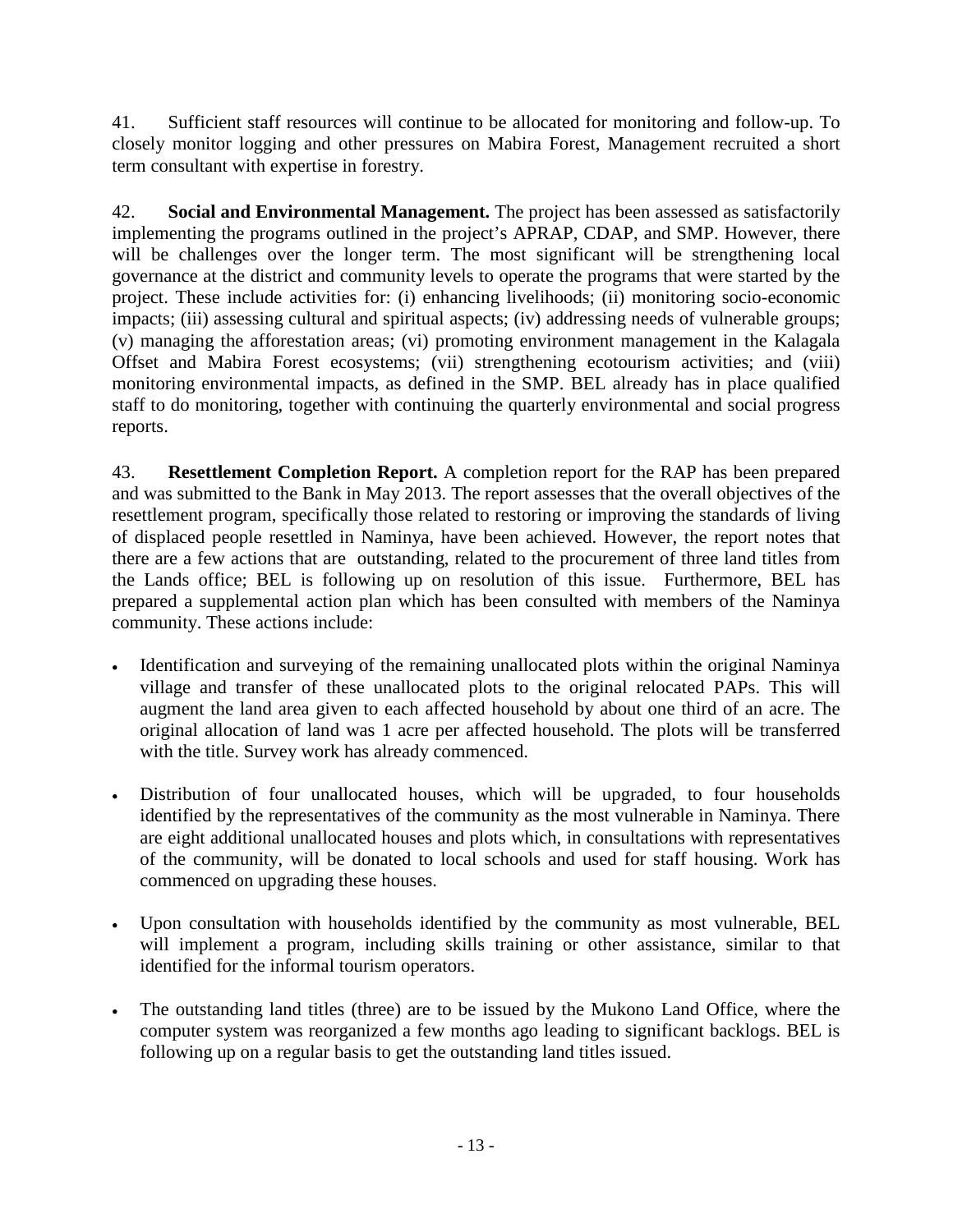44. The implementation of the supplemental actions will be monitored and reflected in the next progress report.

45. **Next Progress Report.** The next progress report will be provided to the Board in twelve months.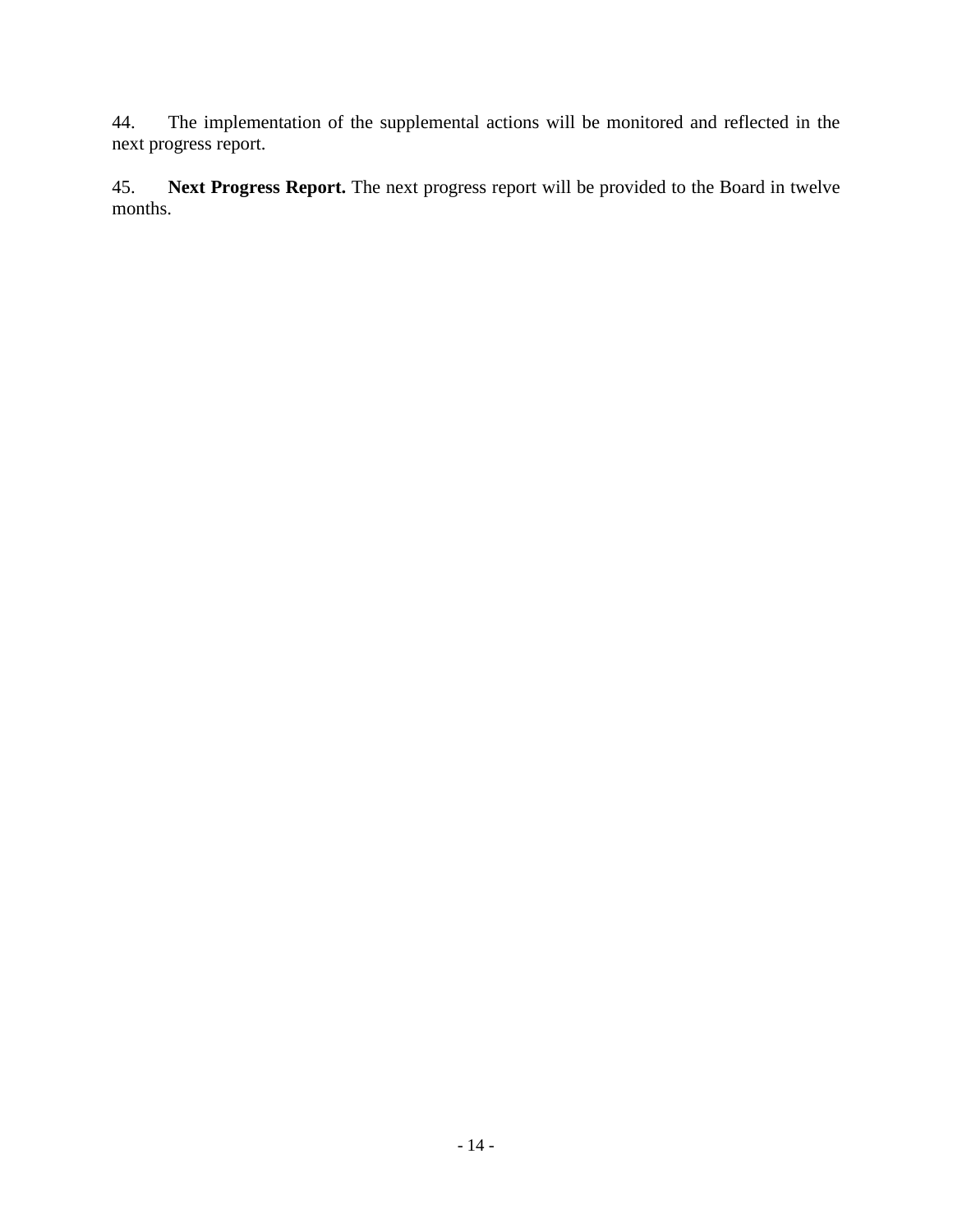### <span id="page-20-0"></span>**Annex-1. DETAILED STATUS OF ACTIVITIES IN THE MANAGEMENT ACTION PLAN (MAP)**

| Issues <sup>9</sup>                                                                            | <b>MAP Actions Undertaken</b><br><b>During Supervision</b>                                                                                                                                                                                                                                 | <b>Status</b>                                                                                                                                                                                                                                                                                                                                                                                                                                                                                                                                                                                                                     |
|------------------------------------------------------------------------------------------------|--------------------------------------------------------------------------------------------------------------------------------------------------------------------------------------------------------------------------------------------------------------------------------------------|-----------------------------------------------------------------------------------------------------------------------------------------------------------------------------------------------------------------------------------------------------------------------------------------------------------------------------------------------------------------------------------------------------------------------------------------------------------------------------------------------------------------------------------------------------------------------------------------------------------------------------------|
| General                                                                                        |                                                                                                                                                                                                                                                                                            |                                                                                                                                                                                                                                                                                                                                                                                                                                                                                                                                                                                                                                   |
| Institutional<br>Capacity                                                                      | Management follow up on<br>institutional coordination and<br>capacity building:<br>Establishment of a<br>$\blacksquare$<br><b>Project Monitoring</b><br><b>Committee (Inter Agency</b><br><b>Coordination Committee)</b><br>Strengthening of<br>$\blacksquare$<br>capacities of BEL's ESU. | Completed<br>The Joint Lenders' Supervision Mission of November 2011<br>confirmed the earlier findings of the PoE Report (in 2010),<br>regarding the satisfactory performance of the two committees<br>that were established, the (high level IACC and national<br>multi-stakeholder BEMC) to facilitate inter-agency and sub-<br>national level coordination. The IACC will continue to<br>function as the project's main coordinating structure. The<br>BEMC established a stakeholders' forum for the<br>Environmental and Social Management Plan.<br>Completed<br>Several environment and social safeguards training sessions |
|                                                                                                |                                                                                                                                                                                                                                                                                            | were completed during the period 2010-2012.                                                                                                                                                                                                                                                                                                                                                                                                                                                                                                                                                                                       |
| Guidance on<br>Environmental<br>and Social<br>Safeguards<br>Issues in<br>Legacy<br>Projects    | Management has<br>٠<br>developed interim<br>guidance on addressing<br>environmental and social<br>safeguards issues in<br>legacy projects (which is<br>a Bankwide activity<br>applicable not only to<br>this project)                                                                      | Completed<br>The guidance note was disclosed in June 2009 and is<br>available at<br>http://intresources.worldbank.org/INTSAFEPOL/Resources/<br>LegacyGuidelinesjun09.pdf                                                                                                                                                                                                                                                                                                                                                                                                                                                          |
|                                                                                                | Social Impact Assessment and Mitigation Measures                                                                                                                                                                                                                                           |                                                                                                                                                                                                                                                                                                                                                                                                                                                                                                                                                                                                                                   |
| Vulnerable<br>Groups<br>(OP4.12)                                                               | Management has<br>$\blacksquare$<br>assessed progress of<br>BEL's programs to<br>address needs of<br>vulnerable groups                                                                                                                                                                     | Completed<br>The program for assisting vulnerable groups was designed<br>and implemented in the project area following a baseline<br>survey, which was completed in 2008 and updated in 2009-<br>2010. A follow up socio-economic survey update in 2011<br>identified vulnerable and at-risk households. BEL's<br>Monitoring Report (2010-2011) indicated that the school and<br>health clinics were rehabilitated for disabled people and<br>livelihood programs for women-headed households were<br>started in 2011.                                                                                                            |
| <b>Cultural and Spiritual Values</b>                                                           |                                                                                                                                                                                                                                                                                            |                                                                                                                                                                                                                                                                                                                                                                                                                                                                                                                                                                                                                                   |
| Physical<br>Cultural<br>Resources and<br>Cultural<br>Property<br>Management<br>Plan $(OP4.11)$ | Management completed<br>follow up of a stand-<br>alone CPMP                                                                                                                                                                                                                                | Completed<br>The CPMP was disclosed in country and in the Bank's<br>InfoShop in August 2010.                                                                                                                                                                                                                                                                                                                                                                                                                                                                                                                                      |
|                                                                                                | Management assessed<br>٠                                                                                                                                                                                                                                                                   | <b>Completed</b>                                                                                                                                                                                                                                                                                                                                                                                                                                                                                                                                                                                                                  |

<span id="page-20-1"></span><sup>9</sup> See Table 2, Page 39 of the Management Report and Recommendations, November 2008.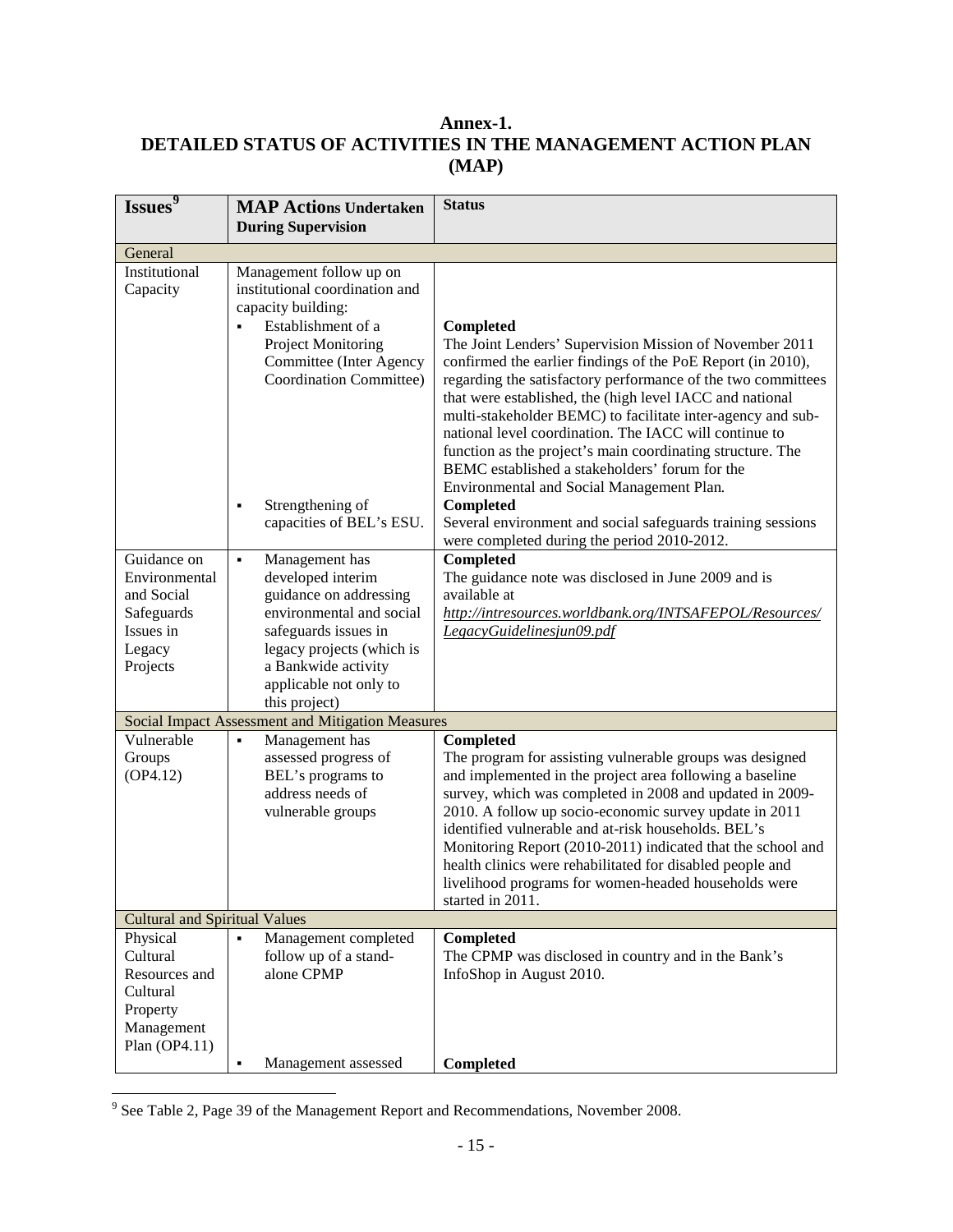| Issues <sup>9</sup>     | <b>MAP Actions Undertaken</b>                                                                                                                  | <b>Status</b>                                                                                                                                                                                                                                                                                                          |
|-------------------------|------------------------------------------------------------------------------------------------------------------------------------------------|------------------------------------------------------------------------------------------------------------------------------------------------------------------------------------------------------------------------------------------------------------------------------------------------------------------------|
|                         | <b>During Supervision</b>                                                                                                                      |                                                                                                                                                                                                                                                                                                                        |
|                         | monitoring and reporting<br>by BEL of the CPMP,<br>including the EPC<br>Contractor's Code of<br>Practice for "chance<br>finds" procedures, and | The CPMP was implemented throughout the construction<br>period and was assessed in the October 2011 Joint Lenders'<br>Supervision Missions as satisfactory. The assessment<br>included a report on the application of the "chance finds"<br>procedures in areas with potential cultural and spiritual<br>significance. |
|                         | found them to be                                                                                                                               |                                                                                                                                                                                                                                                                                                                        |
|                         | satisfactory                                                                                                                                   |                                                                                                                                                                                                                                                                                                                        |
|                         | <b>Environment Assessment and Mitigation Measures</b>                                                                                          |                                                                                                                                                                                                                                                                                                                        |
| Independent<br>Panel of | Management confirmed<br>$\bullet$<br>in December 2009 that<br>the reports of the PoE                                                           | Completed<br>The 9 <sup>th</sup> PoE Review Mission was undertaken in<br>September/October 2011. All PoE reports are filed and                                                                                                                                                                                         |
| Experts<br>(OP4.01 and  | were publicly disclosed.                                                                                                                       | publicly available on the project's website.                                                                                                                                                                                                                                                                           |
| OP13.05)                |                                                                                                                                                |                                                                                                                                                                                                                                                                                                                        |
|                         | Ongoing Supervision Activities <sup>10</sup>                                                                                                   |                                                                                                                                                                                                                                                                                                                        |
| General                 |                                                                                                                                                |                                                                                                                                                                                                                                                                                                                        |
| <b>Institutional</b>    | Management assessed                                                                                                                            |                                                                                                                                                                                                                                                                                                                        |
| Capacity                | satisfactory progress in:                                                                                                                      |                                                                                                                                                                                                                                                                                                                        |
|                         | Establishment of<br>$\blacksquare$                                                                                                             | Completed                                                                                                                                                                                                                                                                                                              |
|                         | coordination                                                                                                                                   | The IACC served the purpose of inter-agency coordination.                                                                                                                                                                                                                                                              |
|                         | arrangements (MEMD                                                                                                                             | All IACC proceedings are recorded and available on the                                                                                                                                                                                                                                                                 |
|                         | Project IACC)                                                                                                                                  | project's website.                                                                                                                                                                                                                                                                                                     |
|                         | Implementation capacity<br>٠                                                                                                                   | Completed                                                                                                                                                                                                                                                                                                              |
|                         | of the NFA for the                                                                                                                             | NEMA and NFA continue to maintain their field based                                                                                                                                                                                                                                                                    |
|                         | Kalagala Offset SMP,<br>including Mabira Central                                                                                               | interventions, training and capacity building programs with<br>respect to Kalagala Offset.                                                                                                                                                                                                                             |
|                         | <b>Forest Reserve</b>                                                                                                                          |                                                                                                                                                                                                                                                                                                                        |
|                         | Social Impact Assessment and Mitigation Measures                                                                                               |                                                                                                                                                                                                                                                                                                                        |
| Remedial                | Management assessed as                                                                                                                         |                                                                                                                                                                                                                                                                                                                        |
| Steps for               | satisfactory in the Quarterly                                                                                                                  |                                                                                                                                                                                                                                                                                                                        |
| Updating and            | Monitoring Report:                                                                                                                             |                                                                                                                                                                                                                                                                                                                        |
| Completion of           | Improvements in<br>٠.                                                                                                                          | <b>Completed</b>                                                                                                                                                                                                                                                                                                       |
| <b>Baseline</b>         | outcome indicators, as                                                                                                                         | The socio-economic baseline, which was reported in the                                                                                                                                                                                                                                                                 |
| Socio-                  | measured from findings                                                                                                                         | APRAP (2004), was updated twice (December 2010 and                                                                                                                                                                                                                                                                     |
| Economic                | of the updated (2010)                                                                                                                          | November 2011) using a follow-up socio-economic survey.                                                                                                                                                                                                                                                                |
| Information             | socio-economic survey,                                                                                                                         | The results of the surveys were reported and disclosed on the                                                                                                                                                                                                                                                          |
| (OP4.12)                | indicating benefits                                                                                                                            | project's website, where the general outcome indicated an                                                                                                                                                                                                                                                              |
|                         | received by PAPs from                                                                                                                          | improvement in incomes and access to livelihood options.                                                                                                                                                                                                                                                               |
|                         | CDAP programs; and<br>continued monitoring of                                                                                                  | The M&E of implementation progress, especially of<br>livelihood restoration and community development                                                                                                                                                                                                                  |
|                         | impacts recorded in the<br>M&E database                                                                                                        | programs, are built into the project's yearly reporting cycle.                                                                                                                                                                                                                                                         |
|                         | Improvements in<br>٠                                                                                                                           | <b>Completed</b>                                                                                                                                                                                                                                                                                                       |
|                         | reporting in BEL's                                                                                                                             | BEL submits to the semi-annual Joint Lenders' Supervision                                                                                                                                                                                                                                                              |
|                         | <b>Quarterly Environment</b>                                                                                                                   | Missions summaries of key project indicators. The 2011                                                                                                                                                                                                                                                                 |
|                         | and Social Monitoring,                                                                                                                         | Quarterly Environment and Social Monitoring reports are                                                                                                                                                                                                                                                                |
|                         | including database on                                                                                                                          | available on its website. <sup>11</sup>                                                                                                                                                                                                                                                                                |
|                         | household surveys                                                                                                                              | Completed                                                                                                                                                                                                                                                                                                              |
|                         |                                                                                                                                                | The baseline socio-economic database is updated every two<br>years and contains the household survey results as part of the                                                                                                                                                                                            |

<span id="page-21-1"></span><span id="page-21-0"></span><sup>&</sup>lt;sup>10</sup> See Table 3, Page 40 of the Management Report and Recommendations, November 2008.<br><sup>11</sup> http://www.bujagali-energy.com/bujagali\_documentsMaps1.htm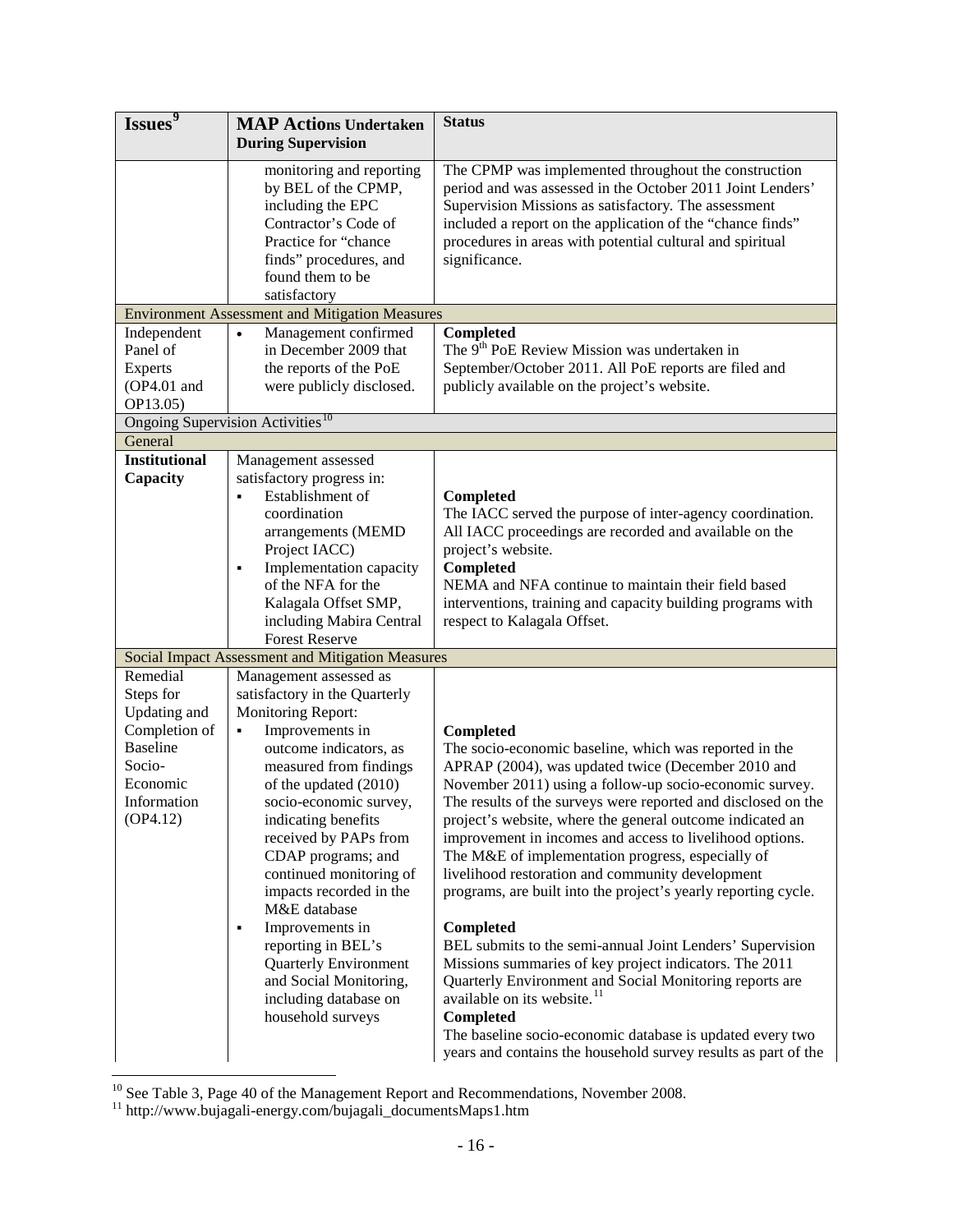| Issues <sup>9</sup>                                                     | <b>MAP Actions Undertaken</b>                                                                                                                                                                                      | <b>Status</b>                                                                                                                                                                                                                                                                                                                                                                                                                                                                                                                                                                                                                                                                                                                                                                                                                                                                                                                                                                                  |
|-------------------------------------------------------------------------|--------------------------------------------------------------------------------------------------------------------------------------------------------------------------------------------------------------------|------------------------------------------------------------------------------------------------------------------------------------------------------------------------------------------------------------------------------------------------------------------------------------------------------------------------------------------------------------------------------------------------------------------------------------------------------------------------------------------------------------------------------------------------------------------------------------------------------------------------------------------------------------------------------------------------------------------------------------------------------------------------------------------------------------------------------------------------------------------------------------------------------------------------------------------------------------------------------------------------|
|                                                                         | <b>During Supervision</b>                                                                                                                                                                                          |                                                                                                                                                                                                                                                                                                                                                                                                                                                                                                                                                                                                                                                                                                                                                                                                                                                                                                                                                                                                |
|                                                                         |                                                                                                                                                                                                                    | M&E system. Following the advice received from the PoE<br>Social Specialist, the measures of wellbeing, and income<br>change were revised in response to difficulties gathering<br>income data. In 2011, a new format was applied to measure<br>income and livelihood and these indicators became part of                                                                                                                                                                                                                                                                                                                                                                                                                                                                                                                                                                                                                                                                                      |
| Sharing of<br>Project<br><b>Benefits</b><br>(OP4.12)                    | Management has<br>٠<br>followed up with BEL<br>progress in delivery of<br>services in Naminya<br>resettlement site and<br>directly affected villages;<br>start of program for<br>electricity and water<br>services | the socio-economic database monitoring.<br>The results of the Phase 2 CDAP program included progress<br>in the delivery of livelihood and social services to PAPs in<br>the Naminya resettlement area, are reported in BEL's<br>Quarterly Environment and Social Monitoring report. The 8 <sup>th</sup><br>Joint Lenders' Supervision Mission (November 2011),<br>reported on the Phase 3 CDAP programs that were to be<br>completed in 2011. These included provision of water and<br>electricity services and other project benefits.                                                                                                                                                                                                                                                                                                                                                                                                                                                        |
|                                                                         |                                                                                                                                                                                                                    | Completed:<br>The water supply services component was completed in two<br>phases and by January 2013, a total of 64 km of new<br>distribution lines with 63 yard taps were installed at a total<br>cost of USD1.27 million. Financing was made available by<br>the AFD. In addition, the construction of the market stall on<br>the west side was completed in 2011. Based on feedback<br>received from communities and following the 2011 socio-<br>economic survey, a second market stall near the project site<br>on the east side was considered, to respond to increasing<br>workers' consumption needs (e.g., food stalls, agricultural<br>products, etc); it was completed in 2011 and is in use.                                                                                                                                                                                                                                                                                       |
|                                                                         |                                                                                                                                                                                                                    | <b>Ongoing:</b><br>The only activity that remains ongoing is the provision of<br>electricity services to a larger number of affected<br>communities (in addition to the Naminya Resettlement<br>Area). So far, the project has focused on network expansion<br>and intensification and has assisted in the construction of<br>electricity distribution system in two phases at a total<br>investment of USD0.88 million shared between BEL, REA<br>and AFD. In addition, investment needs for a Phase 3 of<br>about USD0.40 million are under consideration by the AFD.<br>Completion of all construction activities (network expansion<br>and intensification) is now expected by early 2014. In terms<br>of actual connections to households, so far, 18 out of the<br>remaining 24 households have been connected in the<br>Resettlement Area. For connections in the nine villages,<br>availability of funds from the OBA schemes and the ERT-2<br>Additional Financing is being explored. |
|                                                                         | <b>Environment Assessment and Mitigation Measures</b>                                                                                                                                                              |                                                                                                                                                                                                                                                                                                                                                                                                                                                                                                                                                                                                                                                                                                                                                                                                                                                                                                                                                                                                |
| Environment<br>Management<br>Plan and<br>Kalagala<br>Offset<br>(OP4.01) | Management assessed as<br>$\bullet$<br>satisfactory BEL's<br>ongoing afforestation<br>activities                                                                                                                   | Completed<br>Target of 444 hectares reforested was achieved.                                                                                                                                                                                                                                                                                                                                                                                                                                                                                                                                                                                                                                                                                                                                                                                                                                                                                                                                   |
|                                                                         | Management confirmed                                                                                                                                                                                               | Completed                                                                                                                                                                                                                                                                                                                                                                                                                                                                                                                                                                                                                                                                                                                                                                                                                                                                                                                                                                                      |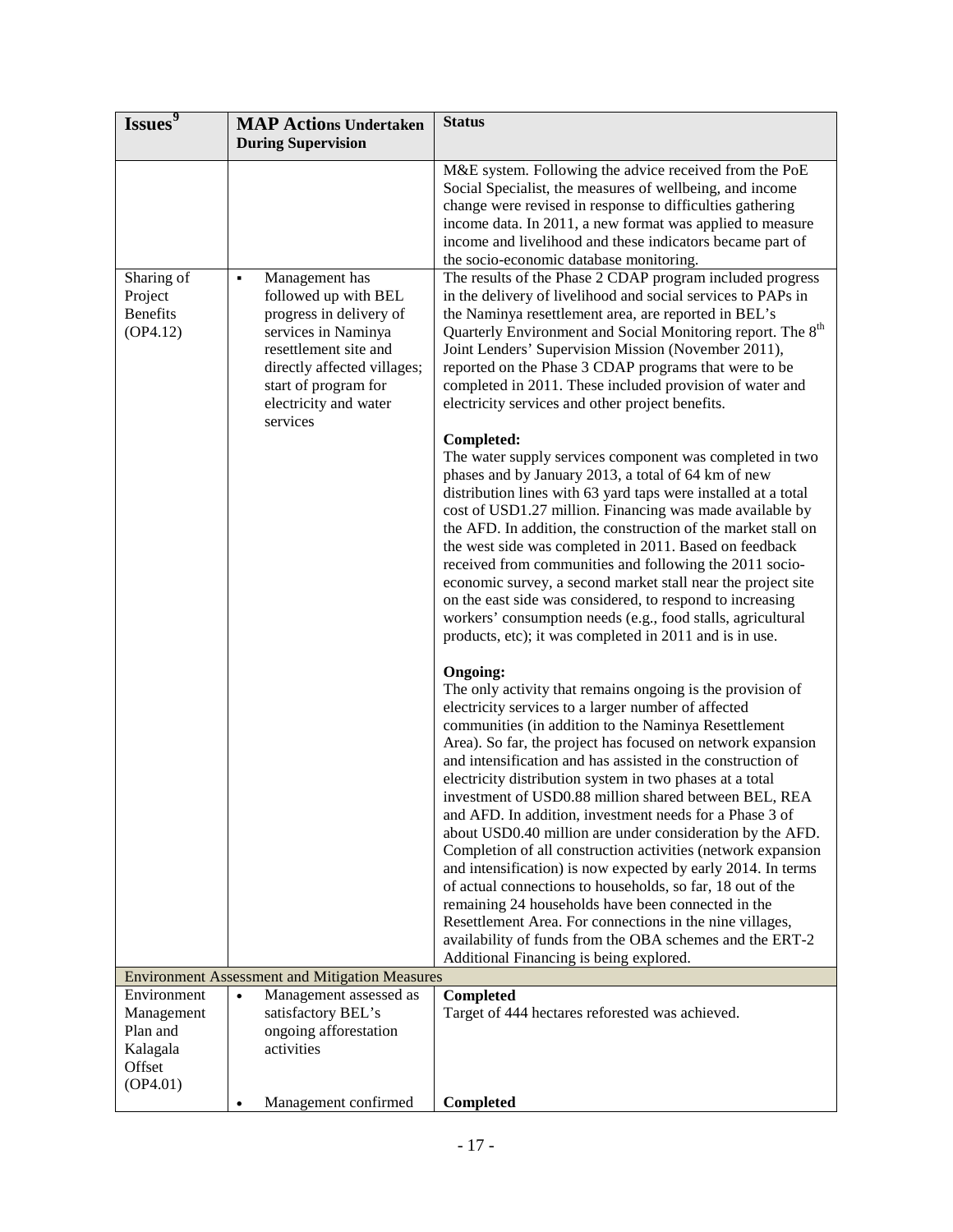| Issues                                                                                                                                                                      | <b>MAP Actions Undertaken</b><br><b>During Supervision</b>                                                                                                                                                                             | <b>Status</b>                                                                                                                                                                                                                      |
|-----------------------------------------------------------------------------------------------------------------------------------------------------------------------------|----------------------------------------------------------------------------------------------------------------------------------------------------------------------------------------------------------------------------------------|------------------------------------------------------------------------------------------------------------------------------------------------------------------------------------------------------------------------------------|
|                                                                                                                                                                             | that the SMP for the<br>Kalagala Offset, which<br>includes the Mabira<br>Central Forest Reserve,<br>was approved and<br>implementation is<br>underway                                                                                  | SMP was approved and disclosed in 2010, and its<br>implementation formally launched in 2011. Funding for<br>implementation will be provided by the GoU and IDA-<br>financed Water Management and Development Project<br>(P123204). |
| Cumulative<br>Impacts:<br>Climate<br>Change and<br>Hydrology<br>Risks;<br>Potential<br>Impacts on<br>Lake Victoria;<br>Alternative<br>Project<br>Configurations<br>(OP4.01) | Management confirmed<br>٠<br>that the GoU disclosed<br>the Lake Victoria<br>hydrological (water<br>releases) data starting in<br>2008, and since then, the<br>information has been<br>made available to the<br>EAC on a regular basis. | Completed<br>The project continues to disclose to the EAC Member States<br>the hydrological (water releases) updates and the information<br>is provided in the project's website.                                                  |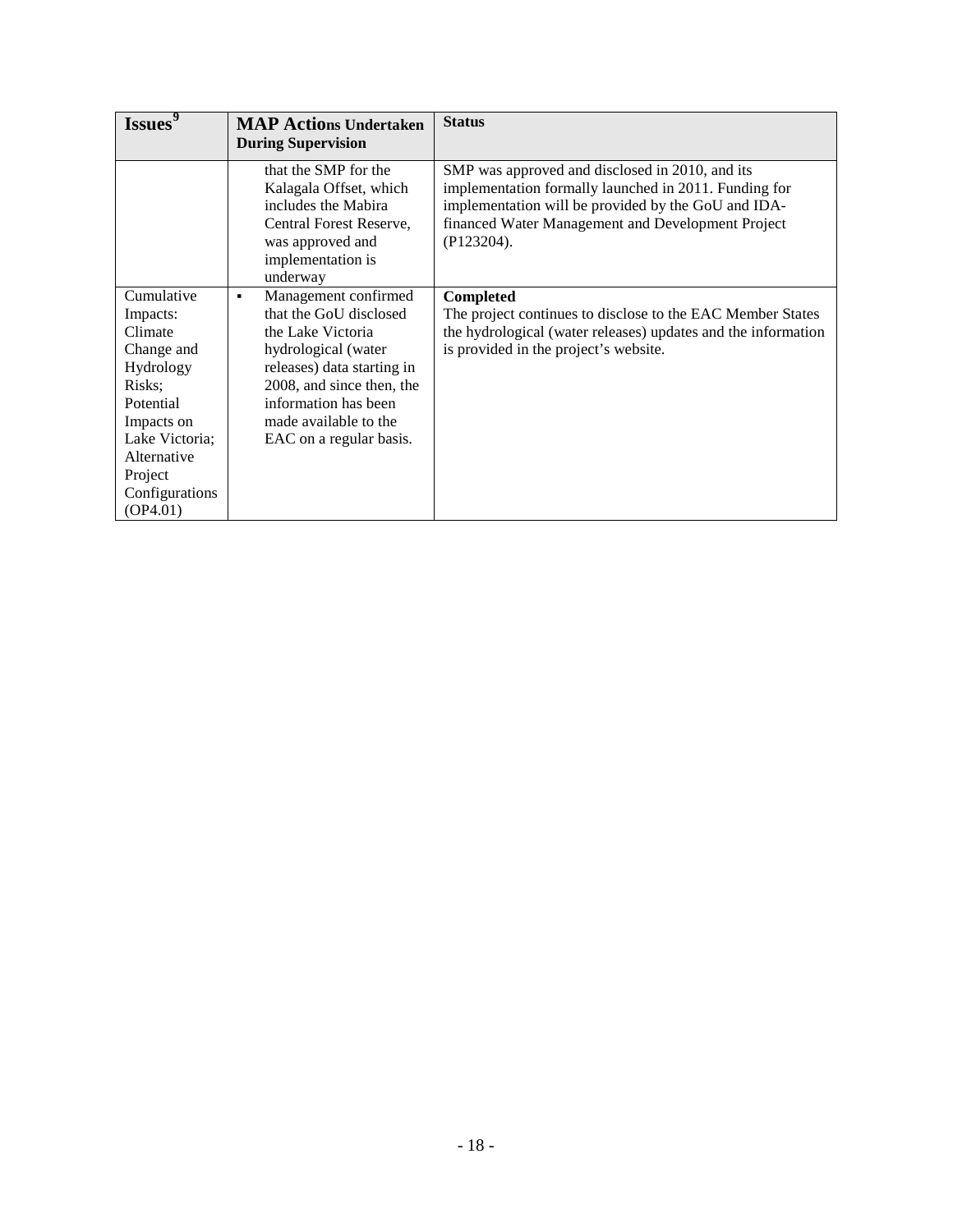#### **Annex-2. PROJECT OUTCOME INDICATORS**

<span id="page-24-0"></span>The Uganda Private Power Generation (Bujagali) Project supports the development of the 250 MW run of river Bujagali hydropower station on the Nile River, eight kilometers downstream from the existing Nalubaale/Kiira power station. Under the transmission component, a 220 kV double circuit transmission line (Bujagali-Kawanda), funded by the AfDB and JICA, to evacuate power through the main grid to reach Kampala city and its vicinity is under construction. Other components include a 132 kV double circuit transmission line from Kawanda to Mutundwe, and a 132 kV double circuit transmission line from Bujagali to Nalubaale and then to Tororo.

The following table shows the outcome measurements, to date, based on the project's overall results and outcome indicators.

| <b>Results/Outcome Indicators</b>                                                  | <b>Baseline</b>                                                                     | <b>Current Values</b>                                                                                                                                                                                |  |  |
|------------------------------------------------------------------------------------|-------------------------------------------------------------------------------------|------------------------------------------------------------------------------------------------------------------------------------------------------------------------------------------------------|--|--|
| <b>Post-Commissioning</b>                                                          |                                                                                     |                                                                                                                                                                                                      |  |  |
| Power Generated (GWh) from<br>Bujagali power station                               | $\boldsymbol{0}$                                                                    | 1,165 GWh                                                                                                                                                                                            |  |  |
| Levelized cost per kWh from power<br>station                                       | N/A                                                                                 | 5.7-9.7¢/kWh                                                                                                                                                                                         |  |  |
| Level of unmet demand (GWh<br>unserved monthly) $^{12}$                            | N/A                                                                                 | $0$ GWh                                                                                                                                                                                              |  |  |
| Achievement of financial closure                                                   | All lenders and borrowers have<br>indicated intent                                  | Financial closure and first<br>disbursement achieved                                                                                                                                                 |  |  |
| Plant construction progress                                                        | Construction to be completed in 44<br>months from Financial Closure                 | Power station commissioned                                                                                                                                                                           |  |  |
| <b>Pre-Commissioning</b>                                                           |                                                                                     |                                                                                                                                                                                                      |  |  |
| Completion of Sustainable<br>Management Plan (SMP) for<br>Kalagala Offset          | Identification of Kalagala Offset by<br>the GoU acceptable to stakeholders          | SMP document completed and<br>approved in 2010                                                                                                                                                       |  |  |
| <b>Completion of Resettlement Action</b><br>Plan (RAP) for affected<br>communities | Identification and census of PAPs                                                   | RAP Completion Report submitted<br>in May 2013                                                                                                                                                       |  |  |
| Completion of livelihood restoration                                               | Identification and needs assessment<br>of livelihoods covered in baseline<br>survey | 64% of households surveyed showed<br>increase in income since start of<br>project                                                                                                                    |  |  |
|                                                                                    |                                                                                     | 300 households used cash received<br>from compensation for agricultural<br>and livelihood investments; 214<br>received small scale fisheries<br>support; 100 completed livelihood<br>skills training |  |  |
| Completion of community<br>development programs                                    | Needs assessment of community<br>small scale infrastructure needs                   | Completion of piped-in water<br>supply; community electrification;<br>and market stall on west side                                                                                                  |  |  |

<span id="page-24-1"></span> $12$  Bujagali energy is expected to eliminate load shedding, assuming all existing and planned capacity is operating according to Base Case assumptions.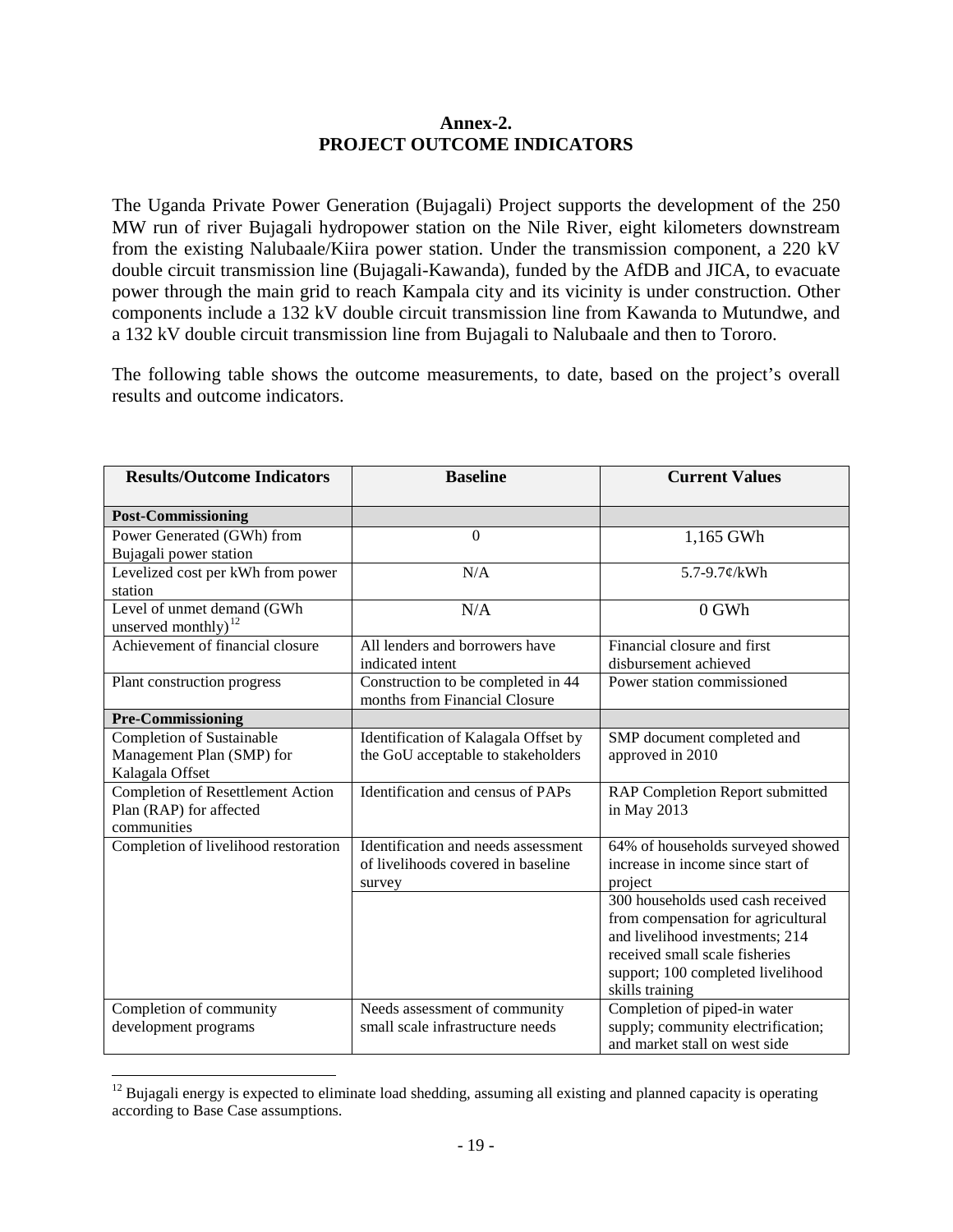| <b>Results/Outcome Indicators</b>   | <b>Baseline</b>                      | <b>Current Values</b>                 |  |  |
|-------------------------------------|--------------------------------------|---------------------------------------|--|--|
|                                     |                                      |                                       |  |  |
| Completion of support to vulnerable | Identification and survey of         | 358 vulnerable people identified and  |  |  |
| groups                              | vulnerable groups                    | received training and participated in |  |  |
|                                     |                                      | livelihood programs                   |  |  |
| Number of gender (women's           | Identification of gender based needs | Number of Livelihood Women's          |  |  |
| livelihood) programs completed      |                                      | Cooperatives increased from 51% in    |  |  |
|                                     |                                      | 2008 to 63% in 2009, and 68% in       |  |  |
|                                     |                                      | 2010                                  |  |  |
| Cultural and spiritual activities   | Identification of cultural and       | 7 appeasement ceremonies and an       |  |  |
| completed                           | spiritual needs, based on            | inter-denominational ceremony in      |  |  |
|                                     | consultations                        | memory of people buried in the        |  |  |
|                                     |                                      | island (prior to inundation)          |  |  |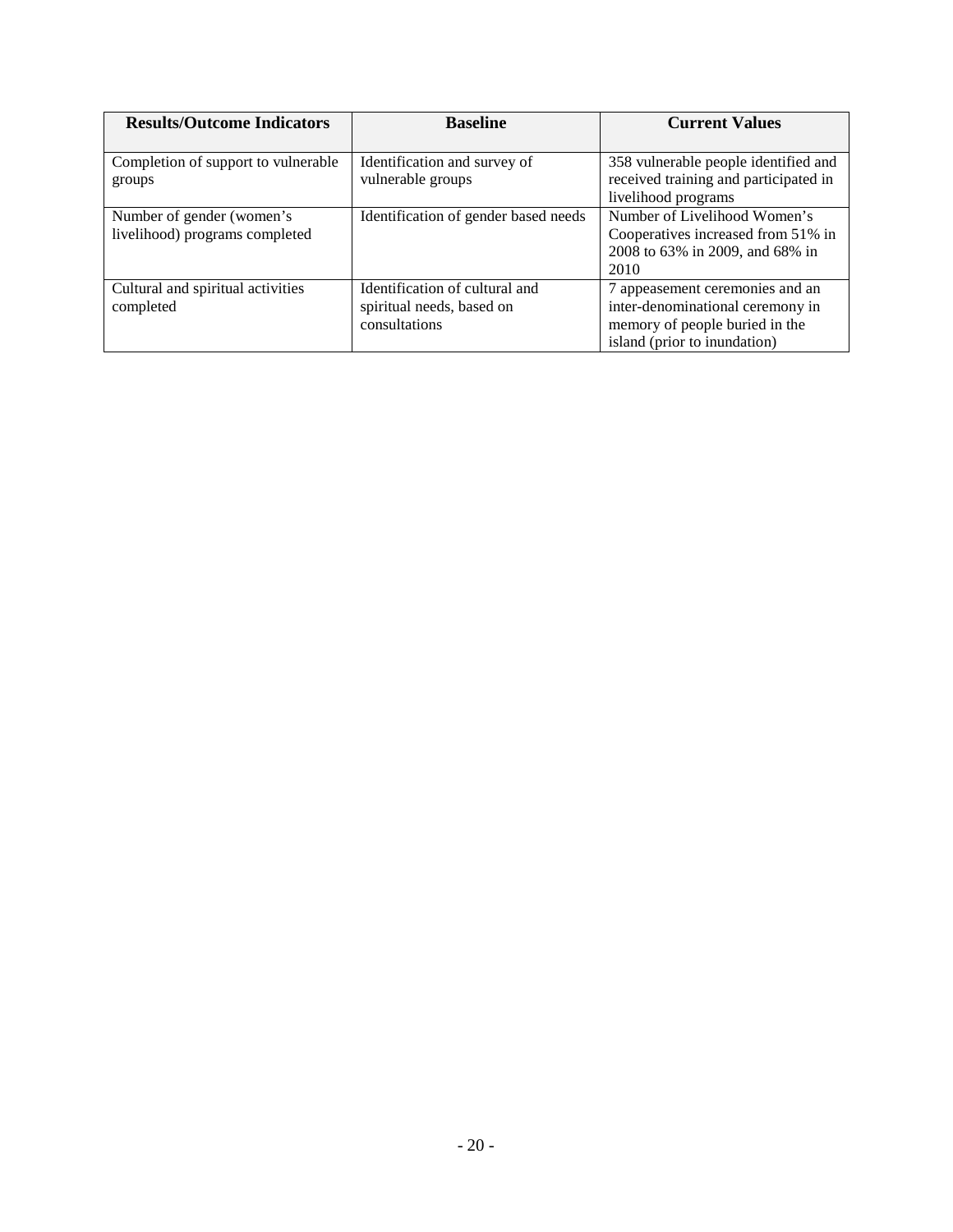#### **Annex-3.**

### <span id="page-26-0"></span>**TIMELINE FOR THE APPEASEMENT OF THE BUDHAGALI SPIRITS**

**September 2, 1999** – AES Nile Power enters into an agreement with the Nabamba Budhagali to carry out traditional consultations with the Budhagali spirits informing them of the project, which may lead to the inundation of the ancestral burial grounds and shrines leading to relocation of the said tangible cultural property.

**September 5, 1999** – Nabamba Budhagali held consultations with the Budhagali spirits at which the spirits did not object to the change in the environment, construction of project, and inundation of the culture site as long as ceremonies are held for appeasement.

**December 8, 1999** – AES Nile and the GoU sign Implementation Agreement that refers to Budhagali site, which is said to be of "cultural importance to the Basoga tribe and the Ntembe clan in particular."

**August 21, 2001** – Agreement for the Mitigation of Cultural Impacts and Appeasement of the Budhagali Spirit, signed by the Nabamba Budhagali. The signature is witnessed by AJCM Magezi, Advocate, who attests that the agreement "was first read and explained to him in a language he understands until he appeared to fully understand the same." The Agreement follows consultations on 6/25/01, 7/6/01, 7/13/01, 7/25/01. The Agreement contains the following provisions: "For the avoidance of doubt, after providing the agreed facilitation for the appeasement ceremonies, the Company shall deem and Nabamba Budhagali hereby asserts that all requisite cultural ceremonies associated with the interest of Nabamba Budhagali within the Project Site have been satisfied, the spirits have been appeased, acquisition of the Project Site, construction of the Project and inundation of the Culture site have been accepted by the spirits. "Nabamba Budhagali shall have no more claims for re-consulting or re-appeasing the Budhagali spirits."

**September 25, 2001** – Nabamba Budhagali accepts milestone payments 3b and 4 for the ceremony. (He had previously received all of the other milestone payments.)

**September 29, 2001** – Appeasement ceremony with participation of the Nabamba Budhagali and 75 Baswezi from all over Uganda. Nabamba Budhagali refuses to sign confirmation of completion.

**October 5, 2001** – Nabamba Budhagali, through legal counsel, sends letter to object to the presence of others near his shrine claiming to be "the" Budhagali.

**2001-2007** - After the withdrawal of AESNP, the GoU through a procurement process identified BEL as a developer for the project. Due to the time lapse, there was a need to update the SEAP; to identify any gaps and/or improve on the mitigation measures proposed. Consultations were held with different agencies and during which Busoga Kingdom, as one of the institutions consulted, indicated that the relocation of the Bujagali Spirits was not completed because no home was built for the spirits as they were temporarily housed at the medium's place (Lubaale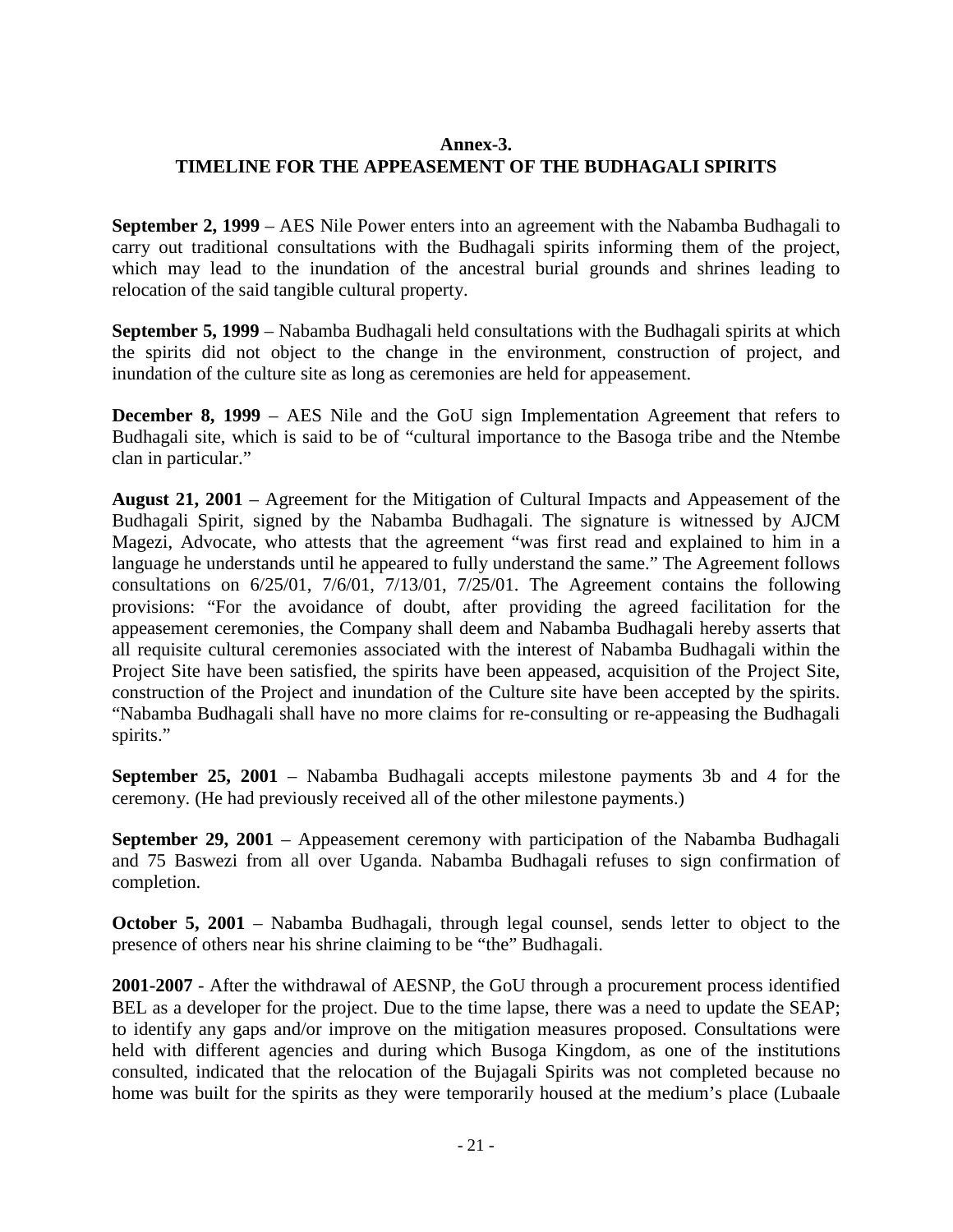Nfuudu). Further consultations and negotiations led to an agreed list of requirements for a home for the spirits as advised by Busoga Kingdom and a relocation ceremony for the spirits.

**August 18, 2007** – The proposed requirements are honored by BEL, and the transfer and appeasement ceremony is performed with Lubaale Nfuudu Benedicto as the medium.

**August 2007–January 2009** – BEL requests Busoga Kingdom for progress on the construction of the three shrines (home for the spirits) at Namizzi.

**February 9, 2009** – BEL in a letter to Busoga Kingdom (BEL Ref: 0-1264) requests to be furnished with information related to the completion of the shrines and does not get a response.

**July, 2009** –MEMD engages a consultant to look into the spirits issue and update the CPMP to also include the procedure of chance finds.

February 19, 2010 – BEL receives a letter from Busoga Kingdom (Ref BK/ADM/10) about the latter's meeting with European Investment Bank centered on two issues – the status of Nabamba Budhagali's involvement in the spiritual issues associated with the project and completion of shrines at Namizzi.

**May 18, 2010** – Meeting between BEL, Busoga Kingdom and MEMD is held to discuss the completion of spirits' relocation.

**July 2, 2010** – Meeting between BEL and MEMD to follow up on the relocation of the spirits issue and it is agreed that BEL will fund both the completion of the shrines and the relocation ceremonies.

**August 5, 2010** – Meeting between BEL, MEMD and Busoga Kingdom is held at the Kyabazinga's offices to communicate agreements made by BEL with MEMD on July 2, 2010, as follows:

 $\Box$ BEL funding both the completion of shrines at Namizzi and the associated relocation ceremonies;

BEL to discuss with Busoga Kingdom the appropriate conduction of appeasement ceremonies, including the involvement of all key spiritual mediums like Jajja Budhagali, Infudu, etc., in the ceremonies;

 $\Box$ BEL to consider a budget for the appeasement ceremony and sign a legally binding Memorandum of Understanding with Busoga Kingdom; and

Busoga Kingdom to issue a certificate of completion for completion of the shrines and the relocation ceremonies.

**April 28, 2011** – Interdenominational memorial service for the people buried on the Dumbell and other islands held prior to inundation of the area.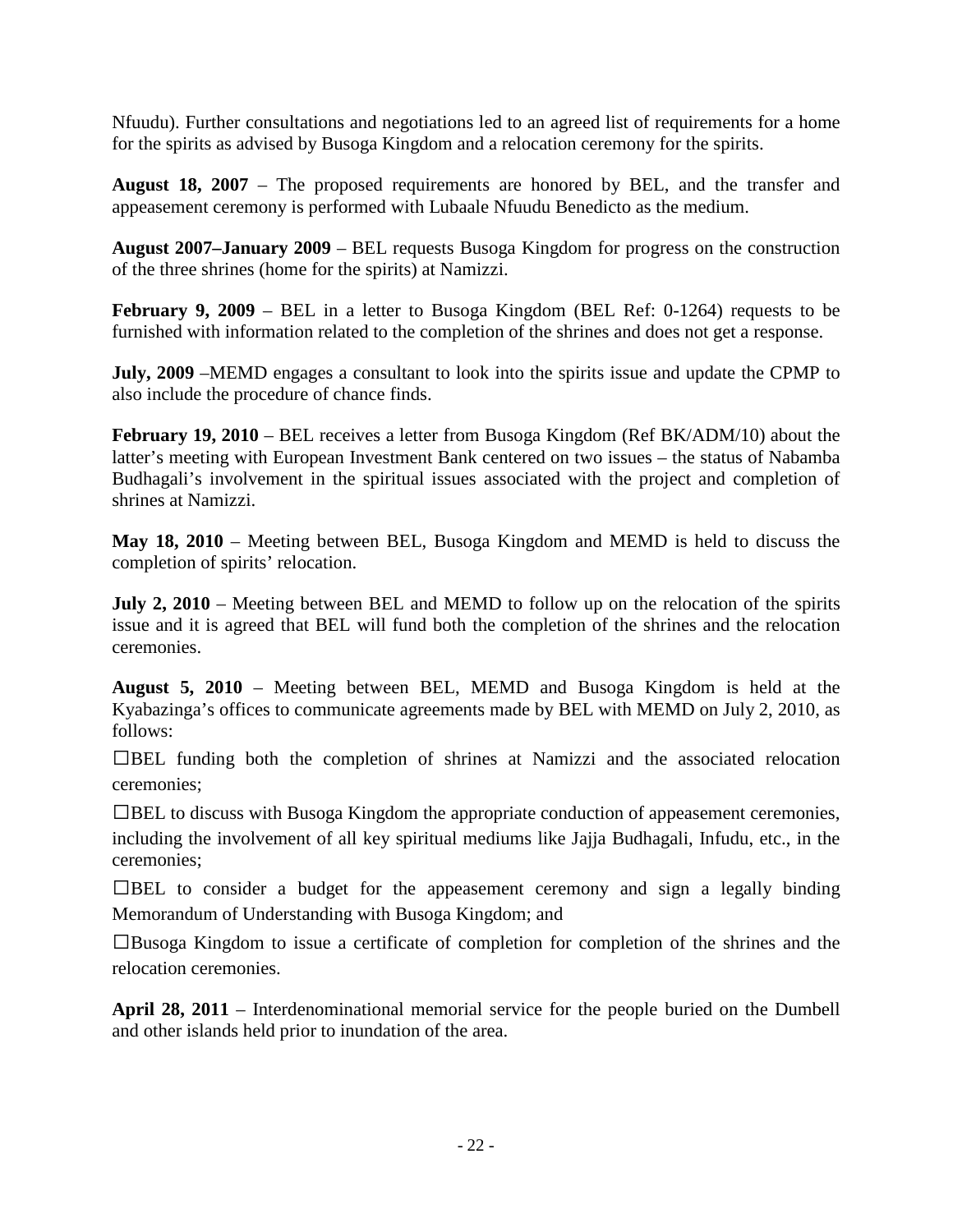**June 29, 2011 –** Ceremony for the relocation of the spirits from Budhagali (Bujagali) to Namizzi shrines undertaken by the spiritual medium Infudu and witnessed by Busoga Kingdom, the local community, and central and local government officials.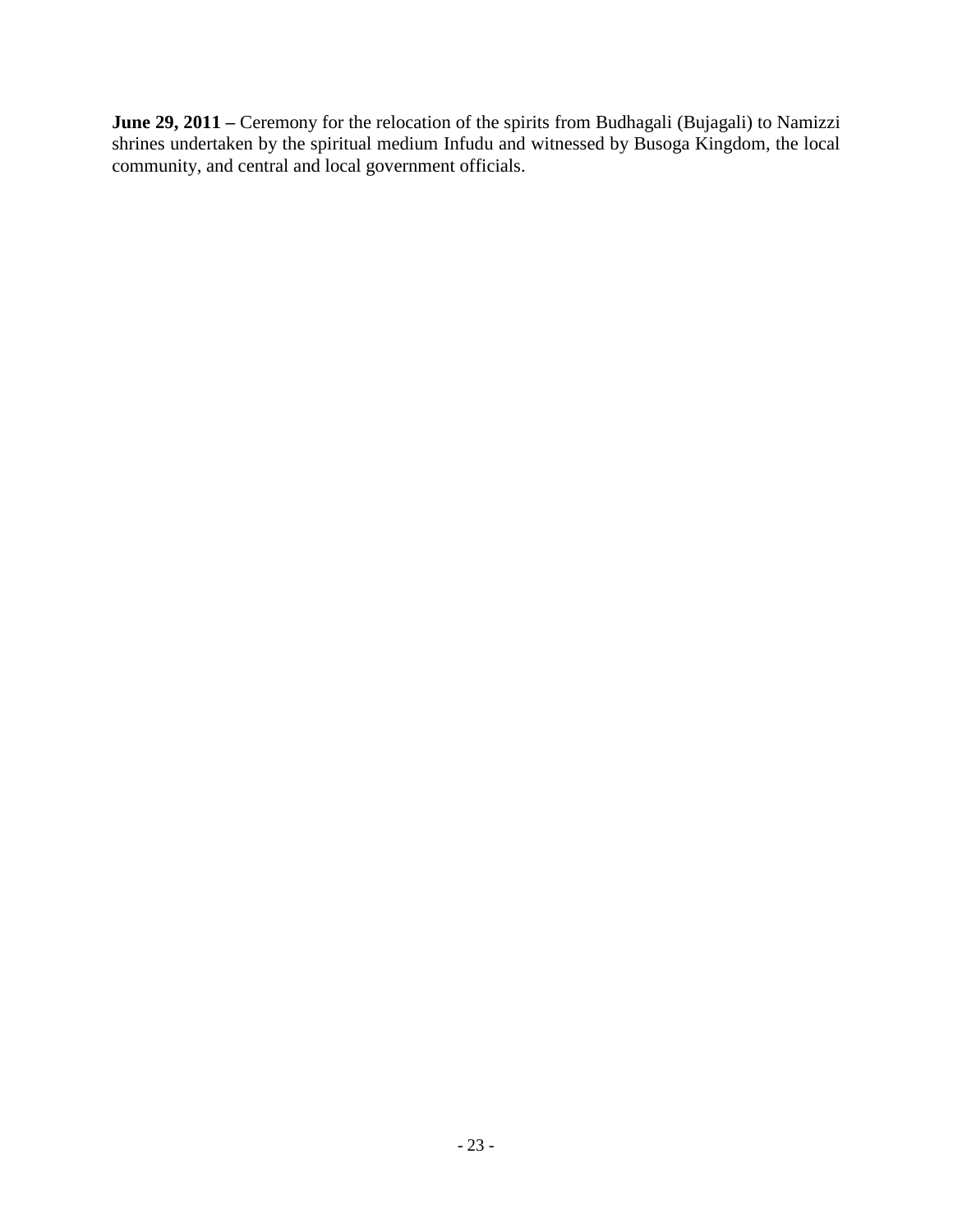#### **Annex-4. SUMMARY OF SOCIO-ECONOMIC OUTCOMES**

<span id="page-29-0"></span>There were two follow-up socio-economic panel surveys completed in 2011 to measure changes in PAPs' incomes and livelihoods. The sampling approach (14.6% of total PAPs) and results of the second survey in 2011 are summarized below**.**

| Villages             | Number of PAPs | Number of PAPs sampled |  |  |
|----------------------|----------------|------------------------|--|--|
|                      |                | in survey              |  |  |
| Naminya Resettlement | 25             | 22                     |  |  |
| Kyabirwa             | 213            | 21                     |  |  |
| Malindi              | 153            | 26                     |  |  |
| Buloba               | 61             | 12                     |  |  |
| Namizzi              | 251            | 33                     |  |  |
| Kikubamutwe          | 117            | 15                     |  |  |
| Bujagali             | 19             | 2                      |  |  |
| Naminya Kiira        | 28             | ¬                      |  |  |
| All villages         | 875            | 128                    |  |  |

Overall 88 (63.8 percent) of the PAPs registered an improvement in relation to the 2009 income status based on cash income. Based on cash income, the highest improvement in income since 2009 was recorded in Namizzi (28 PAPs or 84.8 percent).

Additional data analysis, using proxy measures of income, showed the following trends among the three categories of PAPs:

- 60.6 percent of the PAPs who registered a decline in 2010 registered an improvement in 2011. 39 percent declined further.
- Three of the four PAPs who registered unchanged income in 2010 and took part in the 2011 survey, registered income improvement while the fourth maintained the same income status.
- Of the 83 PAPs who registered an improvement in income in 2010, and took part in the 2011 survey, 34 (41 percent) improved their incomes. The other 59 percent of the same PAPs had a decline in their income levels.

| <b>PAP</b> location | <b>Total</b><br><b>PAPs</b> | Sample #<br>households | <b>Improved</b> |               | <b>Maintained</b> |               | <b>Declined</b> |               |
|---------------------|-----------------------------|------------------------|-----------------|---------------|-------------------|---------------|-----------------|---------------|
|                     |                             |                        | N <sub>0</sub>  | $\frac{6}{6}$ | N <sub>0</sub>    | $\frac{6}{6}$ | No.             | $\frac{6}{9}$ |
| Kikubamutwe         | 59                          | 15                     | 5               | 33.3          |                   | 6.7           | 9               | 60.0          |
| Malindi             | 70                          | 26                     | 13              | 50.0          | $\Omega$          | 0.0           | 13              | 50.0          |
| <b>Buloba</b>       | 43                          | 12                     | 5               | 41.7          |                   | 8.3           | 6               | 50.0          |
| Naminya Kiira       | 14                          | 7                      | $\overline{4}$  | 57.1          | $\Omega$          | 0.0           | 3               | 42.9          |
| Naminya             | 25                          | 22                     | 17              | 77.3          | $\theta$          | 0.0           | 5               | 22.7          |
| Resettlement        |                             |                        |                 |               |                   |               |                 |               |
| Kyabirwa            | 86                          | 21                     | 16              | 76.2          | $\Omega$          | 0.0           | 5               | 23.8          |
| Bujagali            | 6                           | 2                      | $\Omega$        | 0.0           | $\Omega$          | 0.0           | 2               | 100.0         |
| Namizzi             | 138                         | 33                     | 28              | 84.8          |                   | 3.0           | 4               | 12.1          |
| All villages        | 441                         | 138                    | 88              | 63.8          | 3                 | 2.2           | 47              | 34.1          |